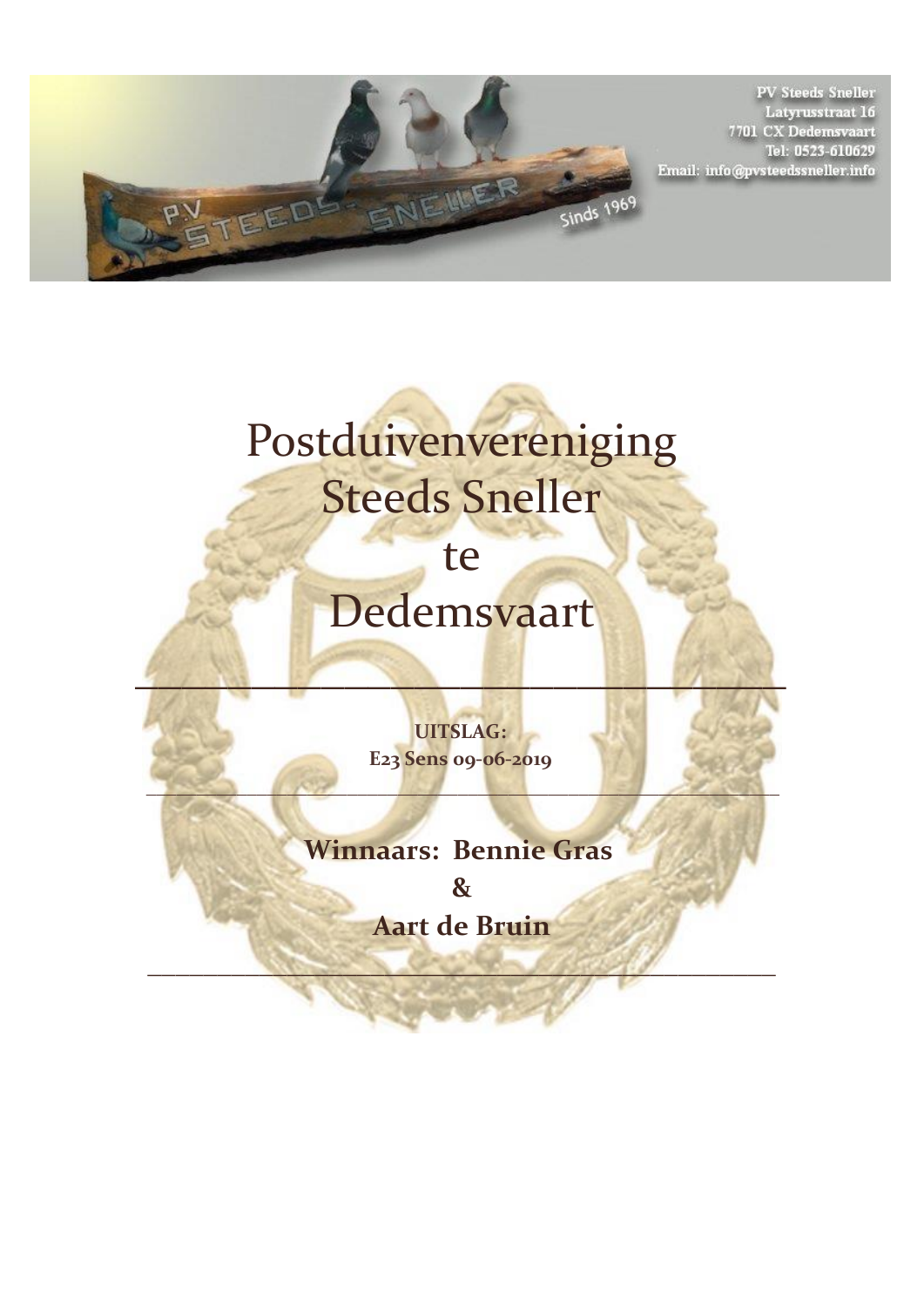|      |  | A01-VERENIGING, wedvlucht: E23-SENS, zo 09-jun-2019 07:00 uur , duiven: 122, deelnemers: 12 |                       |    |        |            |                                   |       |              |              |
|------|--|---------------------------------------------------------------------------------------------|-----------------------|----|--------|------------|-----------------------------------|-------|--------------|--------------|
|      |  | NO Z NOZ NAAM                                                                               | WOONPLAATS AD AFSTAND |    |        |            | JR-RINGNR GT D-ZUIV-TYD           | M/MIN | <b>PUNTC</b> | <b>PUNTZ</b> |
|      |  |                                                                                             |                       |    |        |            |                                   |       |              |              |
|      |  |                                                                                             |                       |    |        |            |                                   |       |              |              |
| 1 A  |  | 1 BENNIE GRAS                                                                               | DEDEMSVAART           | 10 | 541103 | 7-1632170  | 1 3-13:49:46 1320,514             |       | 1000,0       | 1000,0       |
| 2A   |  | 2 A.J. DANKELMAN                                                                            | <b>OMMEN</b>          | 18 | 533587 | 6-4787948V | 7 3-13:49:27 1303,180             |       | 970,0        | 960,9        |
| 3A   |  | 3 BENNIE GRAS                                                                               | DEDEMSVAART           | 10 | 2/3    | 6-1121609V | 6 3-13:57:25 1296,313             |       | 940,0        | 921,7        |
| 4 A  |  | 4 J. VAN ACHTEREN                                                                           | DEDEMSVAART           | 10 | 541281 | 7-1632498V | 8 3-13:58:17 1294,054             |       | 910,0        | 882,6        |
| 5 A  |  | 5 THOMAS HULLEGIE                                                                           | DEDEMSVAART           | 10 | 541474 | 8-1445224V | 5 3-13:58:39 1293,382             |       | 880,0        | 843,5        |
| 6 A  |  | 6 ALPHONS GASMAN                                                                            | SLAGHAREN             | 10 | 547633 | 6-1057003V | 1 3-14:03:31 1293,061             |       | 850,0        | 804,3        |
| 7 A  |  | 7 THOMAS HULLEGIE                                                                           | DEDEMSVAART           | 10 | 2/6    | 8-1503068V | 3 3-13:59:44 1290,044             |       | 820,0        | 765,2        |
| 8 A  |  | 8 THOMAS HULLEGIE                                                                           | DEDEMSVAART           | 10 | 3/6    | 8-1445231  | 7 3-14:03:12 1279,476             |       | 790,0        | 726,1        |
| 9 A  |  | 9 HERMAN HULLEGIE                                                                           | DEDEMSVAART           | 16 | 541582 | 8-1445169  | 14 3-14:03:59 1277,363            |       | 760,0        | 687,0        |
| 10 A |  | 10 HERMAN HULLEGIE                                                                          | DEDEMSVAART           | 16 | 2/5    | 8-1445182  | 4 3-14:05:25 1273,060             |       | 730,0        | 647,8        |
|      |  |                                                                                             |                       |    |        |            |                                   |       |              |              |
| 11 A |  | 11 J. VAN ACHTEREN                                                                          | DEDEMSVAART           | 10 | 2/4    | 4-1502070  | 4 3-14:05:19 1272,655             |       | 700,0        | 608,7        |
| 12 A |  | 12 A.J. DANKELMAN                                                                           | <b>OMMEN</b>          | 18 | 2/4    |            | 8-1444270V 10 3-14:00:29 1268,985 |       | 670,0        | 569,6        |
| 13 A |  | 13 ALPHONS GASMAN                                                                           | SLAGHAREN             | 10 | 2/4    |            | 8-1444168V 10 3-14:12:21 1266,642 |       | 640,0        | 530,4        |
| 14 A |  | 14 G. HILBERINK                                                                             | DEDEMSVAART           | 10 | 541865 | 7-1632709V | 2 3-14:07:53 1266,385             |       | 610,0        | 491,3        |
| 15 A |  | 15 THOMAS HULLEGIE                                                                          | DEDEMSVAART           | 10 | 4/6    | 8-1445173V | 4 3-14:07:39 1266,163             |       | 580,0        | 452,2        |
| 16 A |  | 16 ALPHONS GASMAN                                                                           | SLAGHAREN             | 10 | 3/4    | 4-1449526  | 2 3-14:14:15 1261,100             |       | 550,0        | 413,0        |
| 17 A |  | 17 J. VAN ACHTEREN                                                                          | DEDEMSVAART           | 10 | 3/4    | 7-1632507V | 9 3-14:09:25 1260,504             |       | 520,0        | 373,9        |
| 18 A |  | 18 ALPHONS GASMAN                                                                           | <b>SLAGHAREN</b>      | 10 | 4/4    | 6-1057012V | 3 3-14:14:46 1259,601             |       | 490,0        | 334,8        |
| 19 A |  | 19 J. VAN ACHTEREN                                                                          | DEDEMSVAART           | 10 | 4/4    | 6-1057740  | 7 3-14:10:05 1258,550             |       | 460,0        | 295,7        |
| 20 A |  | 20 HERMAN HULLEGIE                                                                          | DEDEMSVAART           | 16 | 3/5    | 5-4765060  | 7 3-14:10:52 1256,957             |       | 430,0        | 256,5        |
|      |  |                                                                                             |                       |    |        |            |                                   |       |              |              |
| 21 A |  | 21 G. HILBERINK                                                                             | DEDEMSVAART           | 10 | 2/3    | 7-1632721V | 4 3-14:12:35 1252,626             |       | 400,0        | 217,4        |
| 22   |  | 1 A. BORGER                                                                                 | HARDENBERG            | 6  | 542475 | 8-1459643  | 2 3-14:15:16 1246,304             |       | 370,0        | 1000,0       |
| 23 A |  | 22 A.J. DANKELMAN                                                                           | <b>OMMEN</b>          | 18 | 3/4    | 8-1444253V | 3 3-14:10:06 1240,611             |       | 340,0        | 178,3        |
| 24 A |  | 23 A.J. DANKELMAN                                                                           | <b>OMMEN</b>          | 18 | 4/4    | 7-4701744  | 15 3-14:10:27 1239,603            |       | 310,0        | 139,1        |
| 25 A |  | 24 BENNIE GRAS                                                                              | DEDEMSVAART           | 10 | 3/3    | 6-1057098V | 2 3-14:19:30 1231,178             |       | 280,0        | 100,0        |
| 26 A |  | HERMAN HULLEGIE                                                                             | DEDEMSVAART           | 16 | 4/5    | 8-1445168  | 8 3-14:21:09 1227,657             |       | 250,0        |              |
| 27 A |  | G. HILBERINK                                                                                | DEDEMSVAART           | 10 | 3/3    | 7-1632700V | 8 3-14:24:53 1217,994             |       | 220,0        |              |
| 28 A |  | HERMAN HULLEGIE                                                                             | DEDEMSVAART           | 16 | 5/5    | 6-4782090V | 5 3-14:27:46 1209,516             |       | 190,0        |              |
| 29 A |  | THOMAS HULLEGIE                                                                             | DEDEMSVAART           | 10 | 5/6    | 8-1445178V | 2 3-14:30:07 1202,965             |       | 160,0        |              |
| 30 A |  | THOMAS HULLEGIE                                                                             | DEDEMSVAART           | 10 | 6/6    | 8-1445183V | 1 3-14:30:12 1202,742             |       | 130,0        |              |
|      |  |                                                                                             |                       |    |        |            |                                   |       |              |              |
| 31 B |  | 1 A. DE BRUIN                                                                               | DEDEMSVAART           | 10 | 540448 | 8-1444862  | 8 3-14:29:45 1201,664             |       | 100,0        | 1000,0       |
|      |  |                                                                                             |                       |    |        |            |                                   |       |              |              |

BLZ: 1

\* = LAATSTE PRIJS

# = BEDRAG IS GERESERVEERD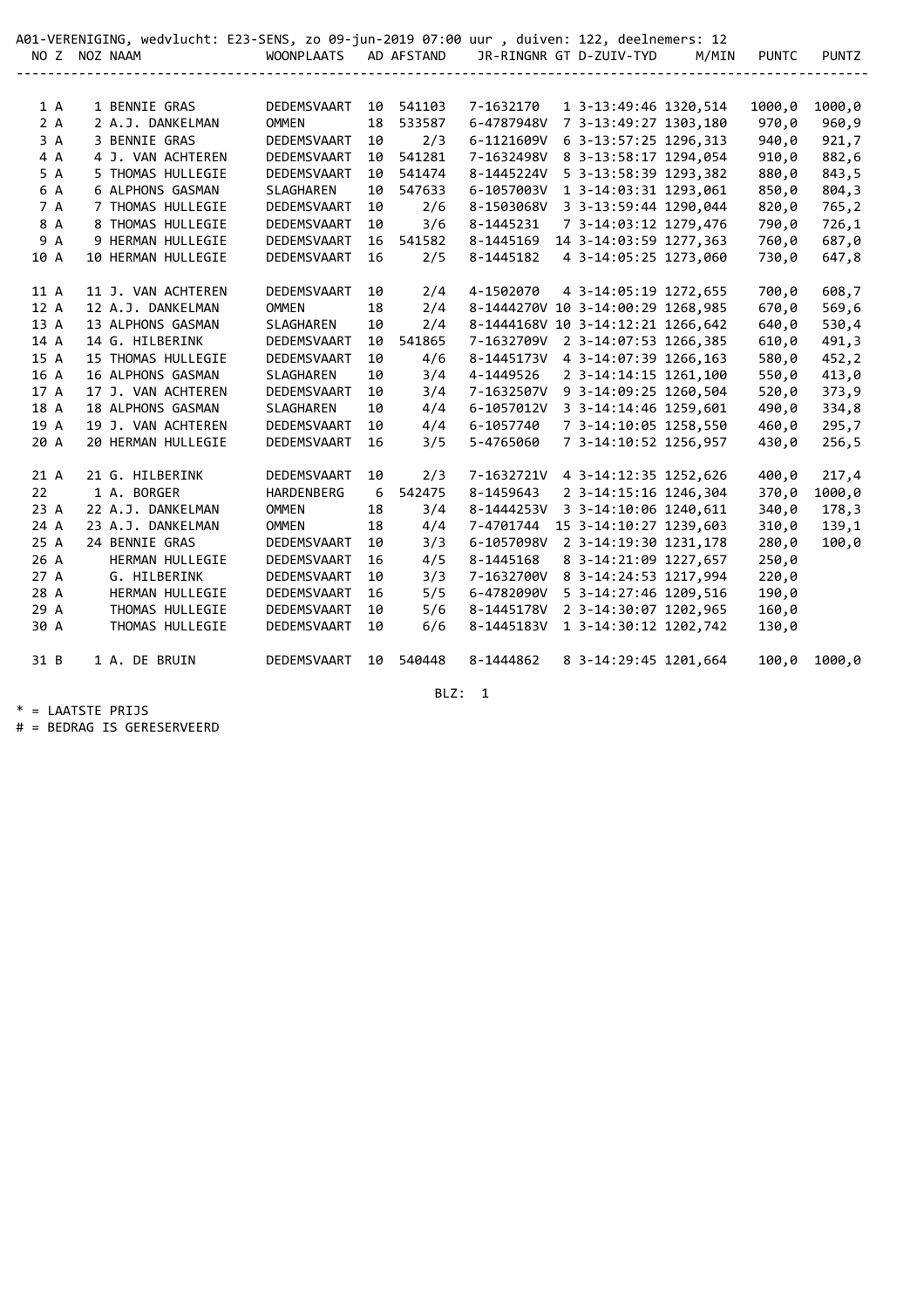|   | A01-VERENIGING, wedvlucht: E23-SENS, zo 09-jun-2019 07:00 uur, duiven: 122, deelnemers: 12<br>Z NOZ NAAM | <b>WOONPLAATS</b> |    | AD AFSTAND |           | JR-RINGNR GT D-ZUIV-TYD | M/MIN | PUNTZ |
|---|----------------------------------------------------------------------------------------------------------|-------------------|----|------------|-----------|-------------------------|-------|-------|
|   | OVERDUIVEN                                                                                               |                   |    |            |           |                         |       |       |
| B | 2 A. DE BRUIN                                                                                            | DEDEMSVAART       | 10 | 2/1        | 5-1218322 | 3 3-14:32:55 1193,262   |       | 820,0 |
| B | 3 A.J. BUITEN                                                                                            | HOOGEVEEN         |    | 6 554176   | 8-1444812 | 2 3-14:53:01 1171,578   |       | 640,0 |
| B | 4 R. BOERTJES                                                                                            | DEDEMSVAART       | 6  | 541135     | 7-1631708 | 1 3-14:50:35 1149,929   |       | 460,0 |
| B | 5 A.J. BUITEN                                                                                            | HOOGEVEEN         | 6  | 2/1        | 8-1444803 | 4 3-15:03:14 1146,808   |       | 280,0 |
| B | 6 R. BOERTJES                                                                                            | DEDEMSVAART       | 6  | 2/1        | 7-1631683 | 6 3-14:54:06 1141,399   |       | 100,0 |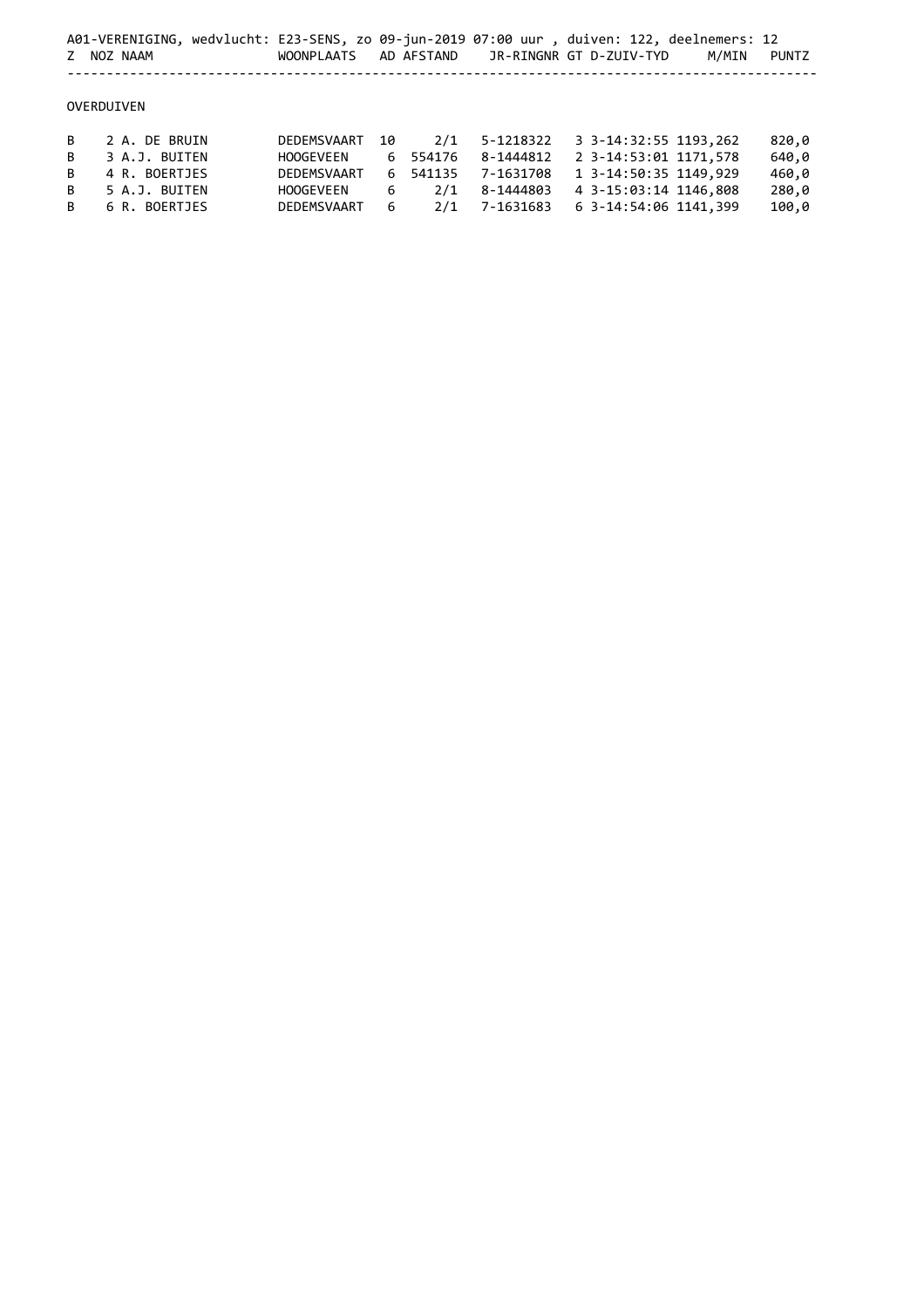| AFD/ZONE:   | 0 |  | 6 DUIVEN IN CONCOURS.   |
|-------------|---|--|-------------------------|
|             |   |  | 2 PRIJZEN IN CONCOURS.  |
|             |   |  | 1 PRIJZEN GEPRINT.      |
| AFD/ZONE: A |   |  | 94 DUIVEN IN CONCOURS.  |
|             |   |  | 24 PRIJZEN IN CONCOURS. |
|             |   |  | 29 PRIJZEN GEPRINT.     |
| AFD/ZONE:   | B |  | 22 DUIVEN IN CONCOURS.  |
|             |   |  | 6 PRIJZEN IN CONCOURS.  |
|             |   |  | 6 PRIJZEN GEPRINT.      |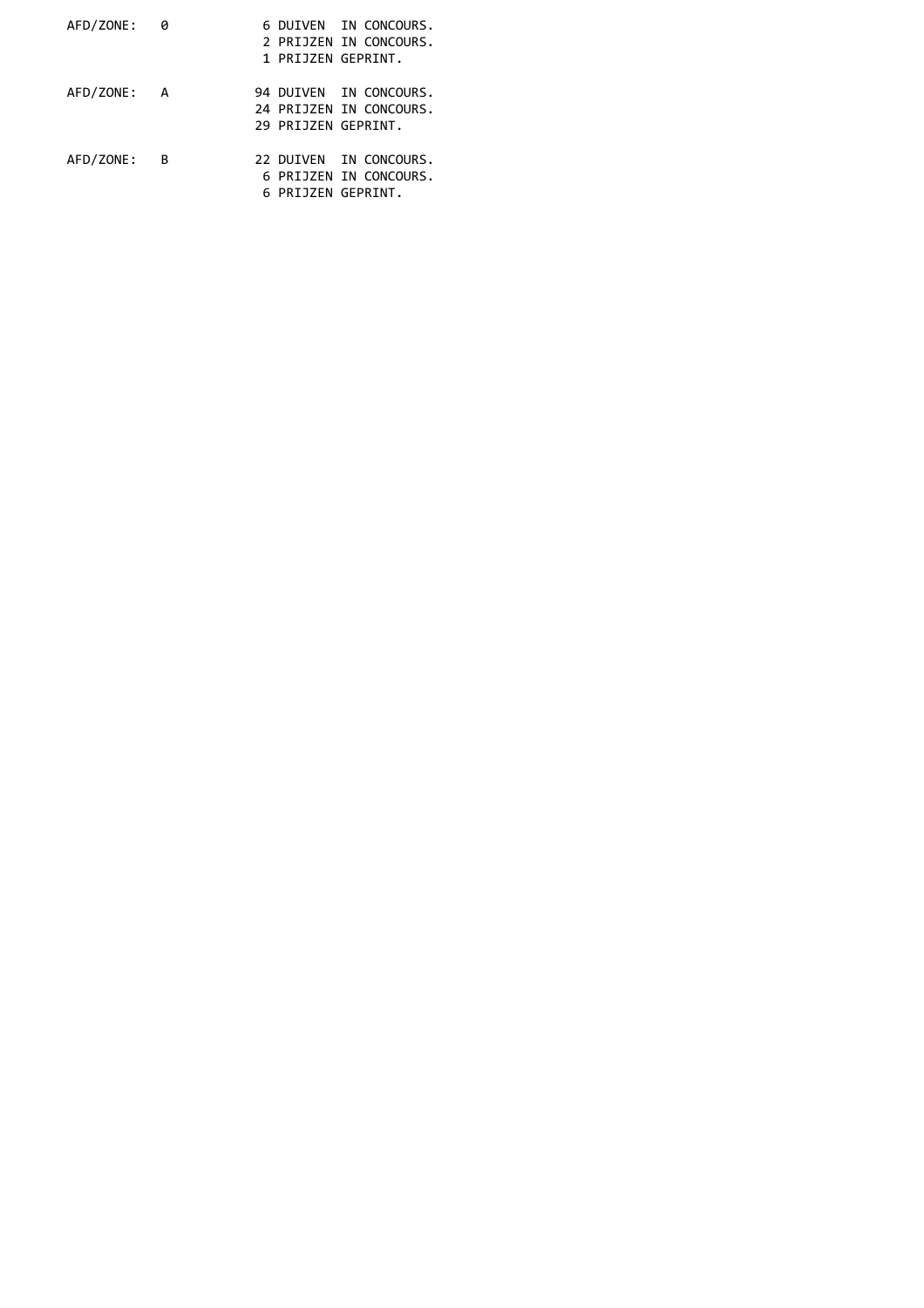A01-VERENIGING, Dagfond onaangewezen (als afdeling) Stand t/m wedvlucht: SENS, gelost: 09-06-2019 07:00 uur Selectie: standaard puntentelling

| NO | <b>PUNTEN</b> | NAAM               | <b>WOONPLAATS</b> | JAAR- RINGNR. | BONDSNR. | #SCORE | (E21)  | (E23)  |
|----|---------------|--------------------|-------------------|---------------|----------|--------|--------|--------|
|    |               |                    |                   |               |          |        |        |        |
|    |               |                    |                   |               |          |        |        |        |
|    | 1875.9        | A) THOMAS HULLEGIE | DEDEMSVAART       |               | 03050892 | 2      | 1000,0 | 875,9  |
|    | 1860.7        | A) J. VAN ACHTEREN | DEDEMSVAART       |               | 03050019 | 2      | 953.8  | 906,9  |
| 3. | 1775.6        | A) ALPHONS GASMAN  | SLAGHAREN         |               | 03050906 | 2      | 930,8  | 844,8  |
| 4  | 1711.5        | A) BENNIE GRAS     | DEDEMSVAART       |               | 03050353 | 3      | 711.5  | 1000,0 |
| 5. | 1688.5        | A) HERMAN HULLEGIE | DEDEMSVAART       |               | 03050132 | 4      | 948,4  | 740,1  |
| 6  | 1543.1        | B) A. DE BRUIN     | DEDEMSVAART       |               | 03050345 | 2      | 723,1  | 820,0  |
|    | 1443,1        | A) A.J. DANKELMAN  | OMMEN             |               | 03050141 | 5      | 612,1  | 831,0  |
| 8  | 1435.0        | A) G. HILBERINK    | DEDEMSVAART       |               | 03050710 | 2      | 838.5  | 596,6  |
| 9  | 1000.0        | A. BORGER          | HARDENBERG        |               | 03360602 |        | 0.0    | 1000,0 |
| 10 | 813.9         | B) R. BOERTJES     | DEDEMSVAART       |               | 03050744 | 2      | 353.8  | 460,0  |
| 11 | 746,2         | A) J. VAN ZUNDERT  | <b>BALKBRUG</b>   |               | 03051057 | 1      | 746,2  | 0,0    |
| 12 | 640.0         | B) A.J. BUITEN     | <b>HOOGEVEEN</b>  |               | 03051260 |        | 0.0    | 640,0  |
| 13 | 123,1         | A) FAM PAARDEHAAR  | <b>SLAGHAREN</b>  |               | 03059239 | 1      | 123,1  | 0,0    |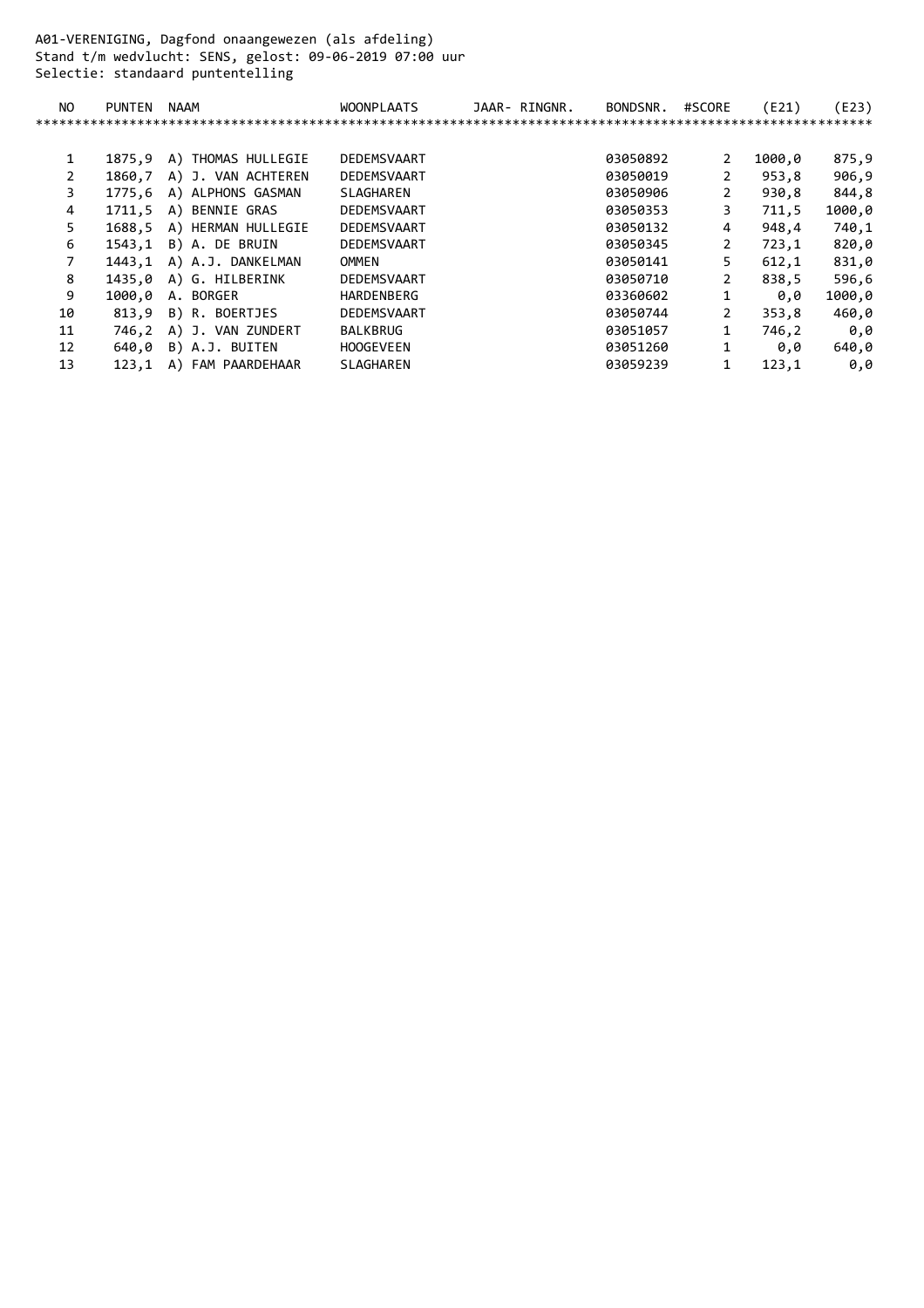A01-VERENIGING, Dagfond hokkampioen (als afdeling) Stand t/m wedvlucht: SENS, gelost: 09-06-2019 07:00 uur Selectie: standaard puntentelling

| NO           | <b>PUNTEN</b> | NAAM               | <b>WOONPLAATS</b> | JAAR- RINGNR. | BONDSNR. | #SCORE | (E21) | (E23) |
|--------------|---------------|--------------------|-------------------|---------------|----------|--------|-------|-------|
|              |               |                    |                   |               |          |        |       |       |
|              |               |                    |                   |               |          |        |       |       |
| $\mathbf{1}$ | 655.4         | A) THOMAS HULLEGIE | DEDEMSVAART       |               | 03050892 | 11     | 322,3 | 333,1 |
| 2            | 562,6         | A) J. VAN ACHTEREN | DEDEMSVAART       |               | 03050019 | 9      | 308,5 | 254,1 |
| 3            | 467.2         | A) ALPHONS GASMAN  | SLAGHAREN         |               | 03050906 | 7      | 219,2 | 247,9 |
| 4            | 413.6         | A) HERMAN HULLEGIE | DEDEMSVAART       |               | 03050132 | 12     | 267,9 | 145,7 |
| 5.           | 337,7         | A) G. HILBERINK    | DEDEMSVAART       |               | 03050710 | 7      | 217,7 | 120,0 |
| 6            | 324,3         | A) BENNIE GRAS     | DEDEMSVAART       |               | 03050353 | 7      | 101,9 | 222,4 |
|              | 298.9         | B) A. DE BRUIN     | DEDEMSVAART       |               | 03050345 | 7      | 216.9 | 82,0  |
| 8            | 278.7         | B) R. BOERTJES     | DEDEMSVAART       |               | 03050744 | 6      | 185.4 | 93,3  |
| 9            | 248,3         | A) A.J. DANKELMAN  | OMMEN             |               | 03050141 | 10     | 120,9 | 127,4 |
| 10           | 166,7         | A. BORGER          | <b>HARDENBERG</b> |               | 03360602 | 1      | 0.0   | 166,7 |
| 11           | 153.3         | B) A.J. BUITEN     | <b>HOOGEVEEN</b>  |               | 03051260 | 2      | 0,0   | 153,3 |
| 12           | 106,6         | A) J. VAN ZUNDERT  | <b>BALKBRUG</b>   |               | 03051057 | 1      | 106,6 | 0,0   |
| 13           | 12.3          | A) FAM PAARDEHAAR  | <b>SLAGHAREN</b>  |               | 03059239 |        | 12,3  | 0,0   |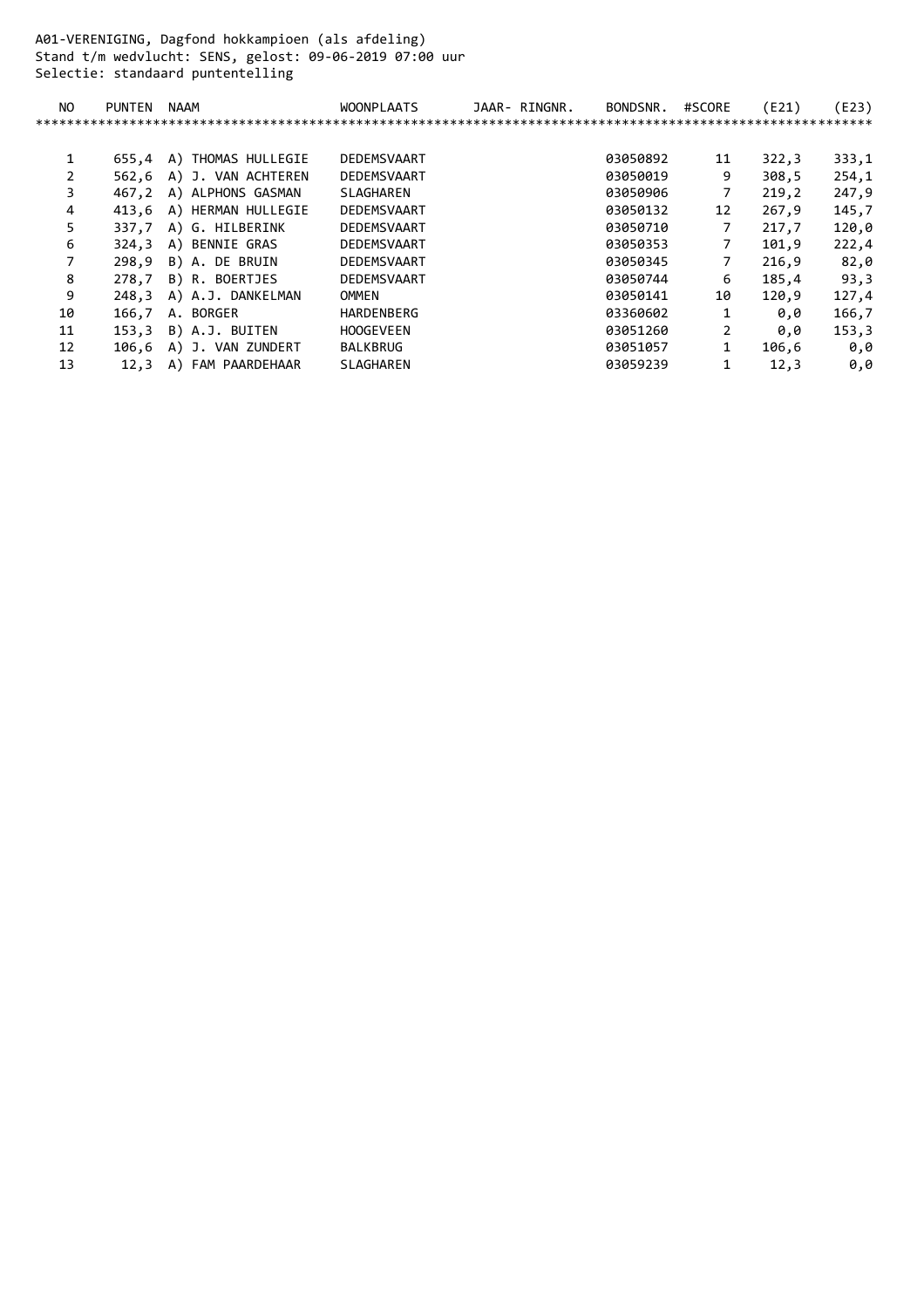A01-VERENIGING, Dagfond aangewezen (als afdeling) Stand t/m wedvlucht: SENS, gelost: 09-06-2019 07:00 uur Selectie: standaard puntentelling

| <b>PUNTEN</b> | <b>NAAM</b>           | <b>WOONPLAATS</b> | JAAR- RINGNR. | BONDSNR. | #SCORE         | (E21) | (E23) |
|---------------|-----------------------|-------------------|---------------|----------|----------------|-------|-------|
|               |                       |                   |               |          |                |       |       |
|               |                       |                   |               |          |                |       |       |
| 907.7         | A) BENNIE GRAS        | DEDEMSVAART       |               | 03050353 | 2              | 407,7 | 500,0 |
| 668,6         | A) ALPHONS GASMAN     | SLAGHAREN         |               | 03050906 | 2              | 246,2 | 422,4 |
| 580.0         | B) R. BOERTJES        | DEDEMSVAART       |               | 03050744 | 2              | 350.0 | 230,0 |
| 500.0         | A. BORGER             | HARDENBERG        |               | 03360602 |                | 0.0   | 500,0 |
| 452.1         | A) G. HILBERINK       | DEDEMSVAART       |               | 03050710 | 2              | 153,8 | 298,3 |
| 373.1         | A) J. VAN ZUNDERT     | <b>BALKBRUG</b>   |               | 03051057 | 1              | 373.1 | 0.0   |
| 320.0         | B) A.J. BUITEN        | <b>HOOGEVEEN</b>  |               | 03051260 | 1              | 0.0   | 320,0 |
| 292.6         | A) THOMAS HULLEGIE    | DEDEMSVAART       |               | 03050892 | $\overline{2}$ | 211,5 | 81,0  |
| 150.0         | B) A. DE BRUIN        | DEDEMSVAART       |               | 03050345 | 1              | 150,0 | 0.0   |
| 96.2          | HERMAN HULLEGIE<br>A) | DEDEMSVAART       |               | 03050132 |                | 96,2  | 0.0   |
|               |                       |                   |               |          |                |       |       |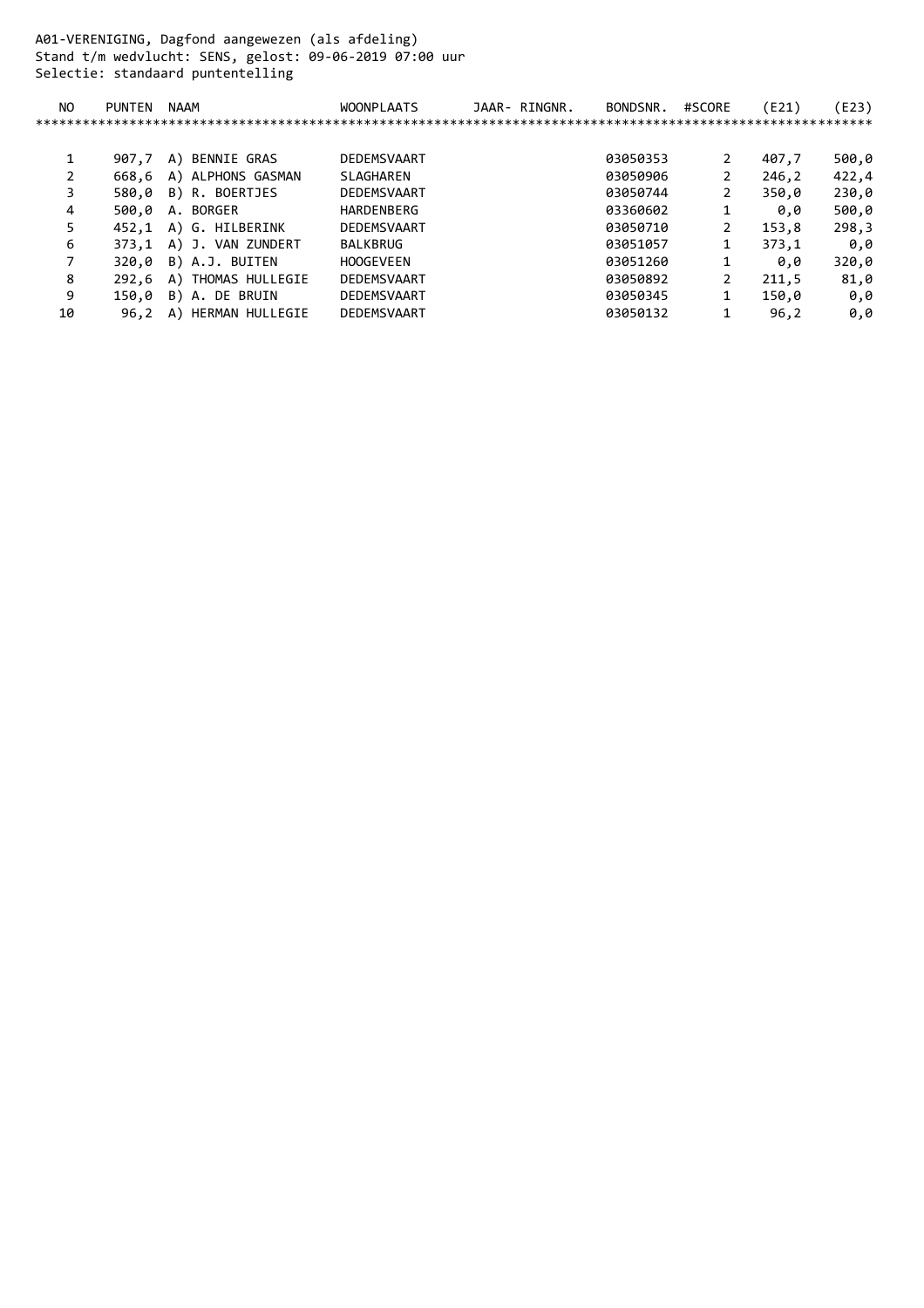A01-VERENIGING, Dagfond duifkampioen (als afdeling) Stand t/m wedvlucht: SENS, gelost: 09-06-2019 07:00 uur Selectie: standaard puntentelling

| NO.            | PUNTEN NAAM |                           | <b>WOONPLAATS</b> | JAAR- RINGNR. | BONDSNR. | #SCORE         | (E21)  | (E23)  |
|----------------|-------------|---------------------------|-------------------|---------------|----------|----------------|--------|--------|
|                |             |                           |                   |               |          |                |        |        |
|                |             |                           |                   |               |          |                |        |        |
| 1              | 1815,4      | A) BENNIE GRAS            | DEDEMSVAART       | 7-1632170     | 03050353 | 2              | 815,4  | 1000,0 |
| $\overline{2}$ | 1813,8      | A) THOMAS HULLEGIE        | DEDEMSVAART       | 8-1503068     | 03050892 | $\overline{2}$ | 1000,0 | 813,8  |
| 3              |             | 1775,6 A) ALPHONS GASMAN  | SLAGHAREN         | 6-1057003     | 03050906 | $\overline{2}$ | 930,8  | 844,8  |
| 4              |             | 1760,5 A) THOMAS HULLEGIE | DEDEMSVAART       | 8-1445224     | 03050892 | $\overline{2}$ | 884,6  | 875,9  |
| 5              |             | 1622,8 A) A.J. DANKELMAN  | <b>OMMEN</b>      | 6-4787948     | 03050141 | $\overline{2}$ | 653,8  | 969,0  |
| 6              |             | 1388,9 A) G. HILBERINK    | DEDEMSVAART       | 7-1632709     | 03050710 | $\overline{2}$ | 792,3  | 596,6  |
| $\overline{7}$ |             | 1366,6 A) J. VAN ACHTEREN | DEDEMSVAART       | 4-1502070     | 03050019 | $\overline{2}$ | 676,9  | 689,7  |
| $\bf 8$        | 1241,6      | A) ALPHONS GASMAN         | SLAGHAREN         | 6-1057012     | 03050906 | $\overline{2}$ | 769,2  | 472,4  |
| 9              | 1026,8      | A) ALPHONS GASMAN         | SLAGHAREN         | 4-1449526     | 03050906 | $\overline{2}$ | 492,3  | 534,5  |
| 10             |             | 1000,0 A. BORGER          | HARDENBERG        | 8-1459643     | 03360602 | $\mathbf{1}$   | 0,0    | 1000,0 |
| 11             | 976,9       | A) HERMAN HULLEGIE        | DEDEMSVAART       | 7-4701812     | 03050132 | $\mathbf{1}$   | 976,9  | 0,0    |
| 12             |             | 955,2 A) HERMAN HULLEGIE  | DEDEMSVAART       | 8-1445168     | 03050132 | $\overline{2}$ | 700,0  | 255, 2 |
| 13             |             | 953,9 A) J. VAN ACHTEREN  | DEDEMSVAART       | 6-1274979     | 03050019 | 1              | 953,8  | 0,0    |
| 14             |             | 937,9 A) BENNIE GRAS      | DEDEMSVAART       | 6-1121609     | 03050353 | $\mathbf{1}$   | 0,0    | 937,9  |
| 15             |             | 932,9 A) A.J. DANKELMAN   | <b>OMMEN</b>      | 8-1444253     | 03050141 | $\overline{2}$ | 584,6  | 348,3  |
| 16             |             | 907,7 A) HERMAN HULLEGIE  | DEDEMSVAART       | 8-1464551     | 03050132 | $\mathbf{1}$   | 907,7  | 0,0    |
| 17             |             | 906,9 A) J. VAN ACHTEREN  | DEDEMSVAART       | 7-1632498     | 03050019 | $\mathbf{1}$   | 0,0    | 906,9  |
| 18             |             | 893,9 A) BENNIE GRAS      | DEDEMSVAART       | 6-1057098     | 03050353 | $\overline{2}$ | 607,7  | 286,2  |
| 19             | 861,5       | A) HERMAN HULLEGIE        | DEDEMSVAART       | 6-4782085     | 03050132 | $\mathbf 1$    | 861,5  | 0,0    |
| 20             | 838,5       | A) G. HILBERINK           | DEDEMSVAART       | 7-1632740     | 03050710 | 1              | 838,5  | 0,0    |
| 21             | 820,0       | B) A. DE BRUIN            | DEDEMSVAART       | 5-1218322     | 03050345 | $\mathbf 1$    | 0,0    | 820,0  |
| 22             |             | 813,9 B) R. BOERTJES      | DEDEMSVAART       | 7-1631708     | 03050744 | $\overline{2}$ | 353,8  | 460,0  |
| 23             |             | 786,5 A) A.J. DANKELMAN   | <b>OMMEN</b>      | 7-4701744     | 03050141 | $\overline{2}$ | 469,2  | 317,2  |
| 24             |             | 782,8 A) THOMAS HULLEGIE  | DEDEMSVAART       | 8-1445231     | 03050892 | $\mathbf 1$    | 0,0    | 782,8  |
| 25             |             | 751,7 A) HERMAN HULLEGIE  | DEDEMSVAART       | 8-1445169     | 03050132 | $\mathbf{1}$   | 0,0    | 751,7  |
| 26             |             | 746,2 A) J. VAN ZUNDERT   | BALKBRUG          | 6-1058283     | 03051057 | $\mathbf{1}$   | 746,2  | 0,0    |
| 27             |             | 723,1 B) A. DE BRUIN      | DEDEMSVAART       | 8-1444860     | 03050345 | $\mathbf{1}$   | 723,1  | 0,0    |
| 28             |             | 720,7 A) HERMAN HULLEGIE  | DEDEMSVAART       | 8-1445182     | 03050132 | $\mathbf 1$    | 0,0    | 720,7  |
| 29             | 700,0       | B) R. BOERTJES            | DEDEMSVAART       | 6-1057542     | 03050744 | $\mathbf{1}$   | 700,0  | 0,0    |
| 30             | 658,6       | A) A.J. DANKELMAN         | <b>OMMEN</b>      | 8-1444270     | 03050141 | $\mathbf{1}$   | 0,0    | 658,6  |
| 31             | 640,0       | B) A.J. BUITEN            | <b>HOOGEVEEN</b>  | 8-1444812     | 03051260 | $\mathbf{1}$   | 0,0    | 640,0  |
| 32             | 630,8       | A) J. VAN ACHTEREN        | DEDEMSVAART       | 8-1489442     | 03050019 | $\mathbf{1}$   | 630,8  | 0,0    |
| 33             | 627,6       | A) ALPHONS GASMAN         | SLAGHAREN         | 8-1444168     | 03050906 | $\mathbf{1}$   | 0,0    | 627,6  |
| 34             | 600,0       | B) R. BOERTJES            | DEDEMSVAART       | 7-1631696     | 03050744 | $\mathbf 1$    | 600,0  | 0,0    |
| 35             |             | 565,5 A) THOMAS HULLEGIE  | DEDEMSVAART       | 8-1445173     | 03050892 | $\mathbf{1}$   | 0,0    | 565,5  |
| 36             |             | 561,5 A) J. VAN ACHTEREN  | DEDEMSVAART       | 7-1632497     | 03050019 | $\mathbf{1}$   | 561, 5 | 0,0    |
| 37             |             | 554,1 A) THOMAS HULLEGIE  | DEDEMSVAART       | 8-1445183     | 03050892 | $\overline{2}$ | 423,1  | 131,0  |
| 38             |             | 538,5 A) THOMAS HULLEGIE  | DEDEMSVAART       | 8-1503070     | 03050892 | 1              | 538,5  | 0,0    |
| 39             |             | 515,4 A) HERMAN HULLEGIE  | DEDEMSVAART       | 7-4701836     | 03050132 | 1              | 515,4  | 0,0    |
| 40             |             | 503,5 A) J. VAN ACHTEREN  | DEDEMSVAART       | 7-1632507     | 03050019 | $\mathbf{1}$   | 0,0    | 503,4  |
| 41             |             | 500,0 B) A. DE BRUIN      | DEDEMSVAART       | 8-1444879     | 03050345 | $\mathbf{1}$   | 500,0  | 0,0    |
| 42             |             | 446,2 A) BENNIE GRAS      | DEDEMSVAART       | 7-1632185     | 03050353 | 1              | 446,2  | 0,0    |
| 43             |             | 441,4 A) J. VAN ACHTEREN  | DEDEMSVAART       | 6-1057740     | 03050019 | 1              | 0,0    | 441,4  |
| 44             | 410,3       | A) HERMAN HULLEGIE        | DEDEMSVAART       | 5-4765060     | 03050132 | 1              | 0,0    | 410,3  |
| 45             |             | 400,0 A) HERMAN HULLEGIE  | DEDEMSVAART       | 8-1464534     | 03050132 | 1              | 400,0  | 0,0    |
| 46             | 400,0       | B) A. DE BRUIN            | DEDEMSVAART       | 7-1632329     | 03050345 | $\mathbf{1}$   | 400,0  | 0,0    |
| 47             |             | 379,3 A) G. HILBERINK     | DEDEMSVAART       | 7-1632721     | 03050710 | $\mathbf{1}$   | 0,0    | 379,3  |
| 48             |             | 376,9 A) THOMAS HULLEGIE  | DEDEMSVAART       | 8-1503062     | 03050892 | 1              | 376,9  | 0,0    |
| 49             |             | 330,8 A) A.J. DANKELMAN   | <b>OMMEN</b>      | 7-4701728     | 03050141 | 1              | 330,8  | 0,0    |
| 50             |             | 307,7 A) G. HILBERINK     | DEDEMSVAART       | 7-1632718     | 03050710 | 1              | 307,7  | 0,0    |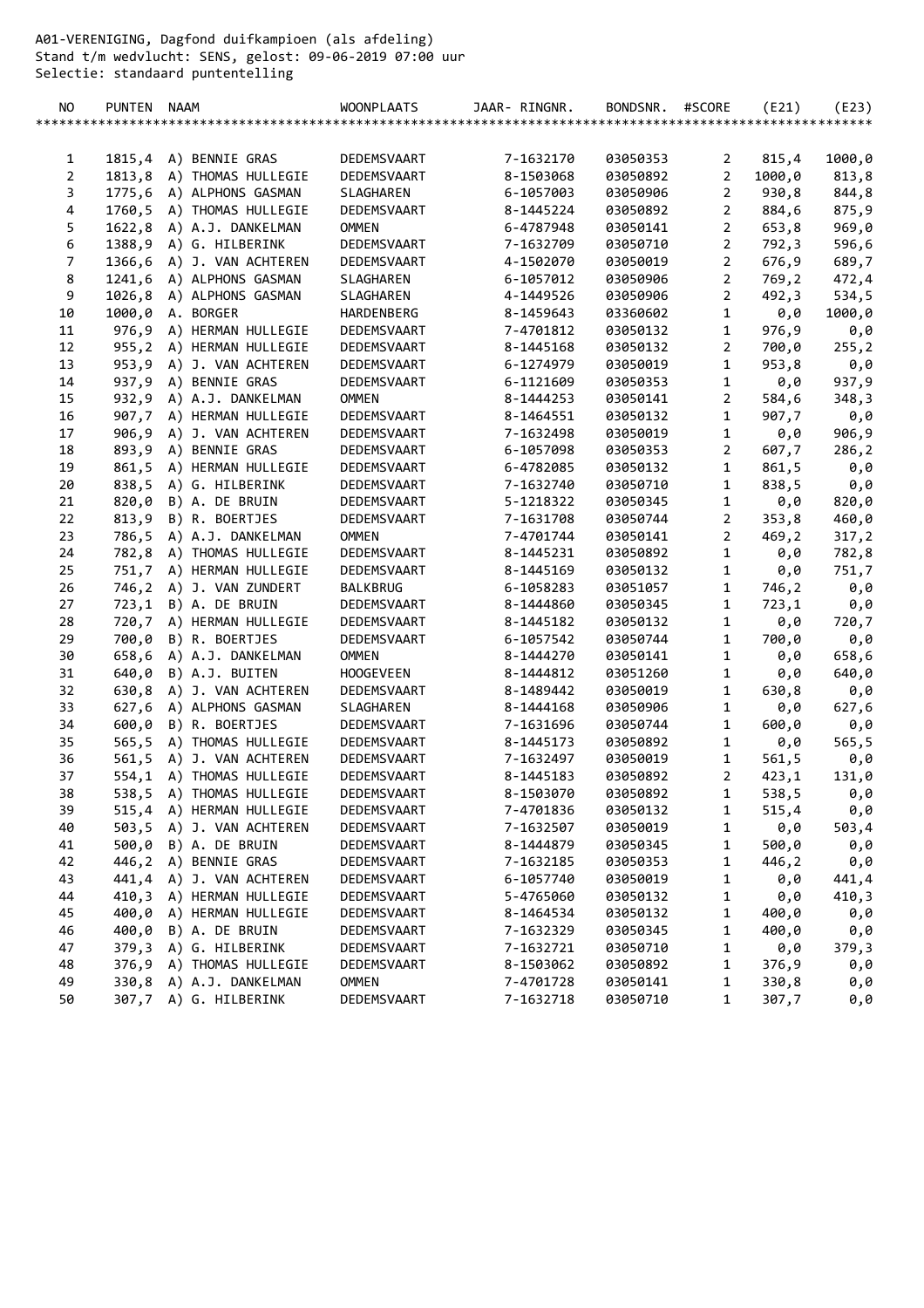A01-VERENIGING, Dagfond onaangewezen (club A & B) Stand t/m wedvlucht: SENS, gelost: 09-06-2019 07:00 uur Selectie: standaard puntentelling

| NO | <b>PUNTEN</b> | NAAM               | <b>WOONPLAATS</b> | JAAR- RINGNR. | BONDSNR. | #SCORE         | (E21)  | (E23)  |
|----|---------------|--------------------|-------------------|---------------|----------|----------------|--------|--------|
|    |               |                    |                   |               |          |                |        |        |
|    |               |                    |                   |               |          |                |        |        |
|    | 2000.0        | B) A. DE BRUIN     | DEDEMSVAART       |               | 03050345 | 2              | 1000,0 | 1000,0 |
|    | 1843.5        | A) THOMAS HULLEGIE | DEDEMSVAART       |               | 03050892 | 2              | 1000,0 | 843,5  |
| 3. | 1818.3        | A) J. VAN ACHTEREN | DEDEMSVAART       |               | 03050019 | 2              | 935.7  | 882,6  |
| 4  | 1742.9        | A) BENNIE GRAS     | DEDEMSVAART       |               | 03050353 | 2              | 742,9  | 1000,0 |
| 5. | 1707.9        | A) ALPHONS GASMAN  | SLAGHAREN         |               | 03050906 | 2              | 903,6  | 804,3  |
| 6  | 1455.0        | A) HERMAN HULLEGIE | DEDEMSVAART       |               | 03050132 | 2              | 807,1  | 647,8  |
|    | 1414,4        | A) A.J. DANKELMAN  | OMMEN             |               | 03050141 | 2              | 453,6  | 960,9  |
| 8  | 1360.0        | B) R. BOERTJES     | DEDEMSVAART       |               | 03050744 | 2              | 900.0  | 460,0  |
| 9  | 1266.3        | A) G. HILBERINK    | DEDEMSVAART       |               | 03050710 | $\overline{2}$ | 775,0  | 491,3  |
| 10 | 1000.0        | A. BORGER          | HARDENBERG        |               | 03360602 | 1              | 0.0    | 1000,0 |
| 11 | 646.4         | A) J. VAN ZUNDERT  | <b>BALKBRUG</b>   |               | 03051057 | 1              | 646,4  | 0,0    |
| 12 | 640.0         | B) A.J. BUITEN     | <b>HOOGEVEEN</b>  |               | 03051260 |                | 0,0    | 640,0  |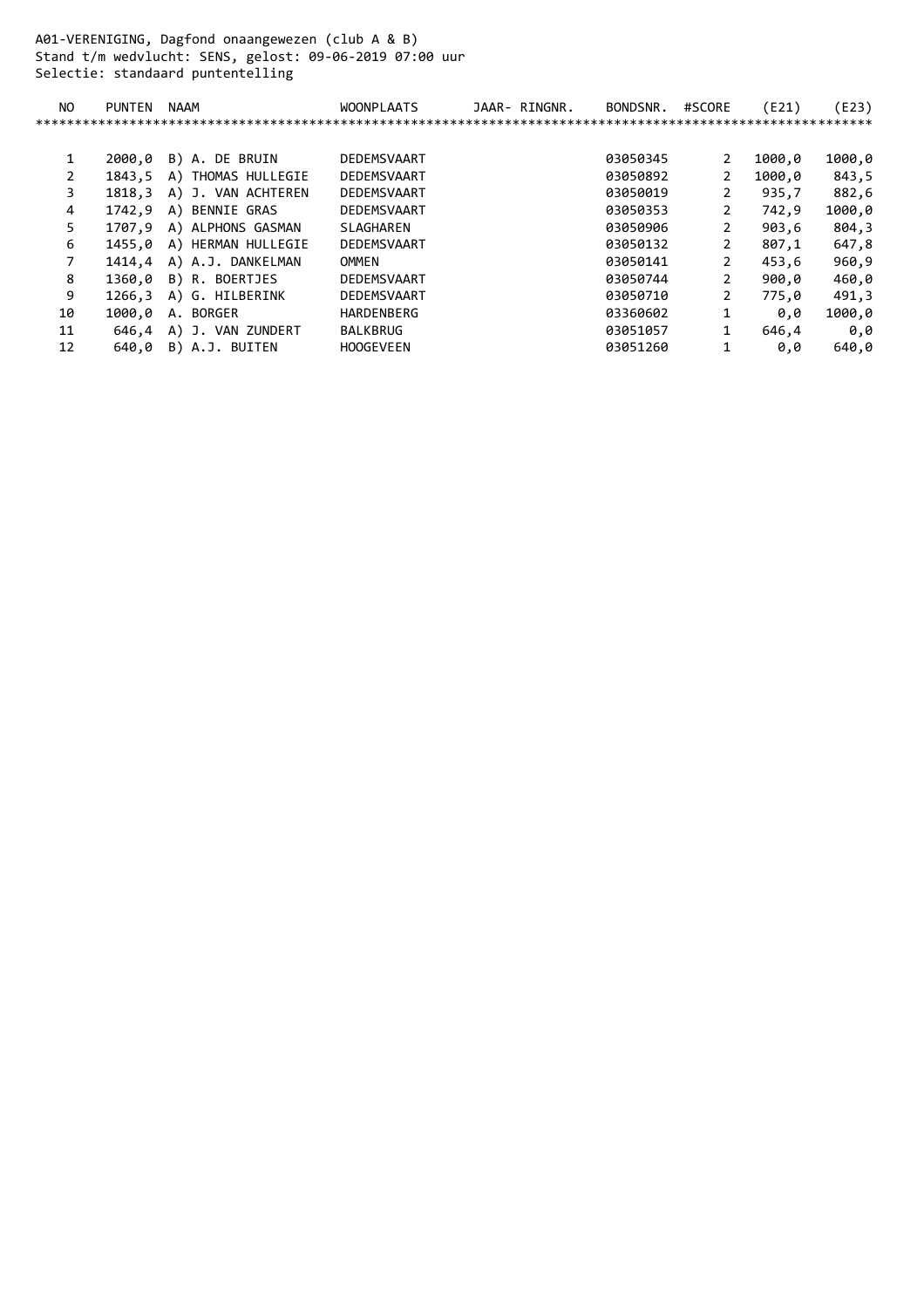A01-VERENIGING, Dagfond hokkampioen (club A & B) Stand t/m wedvlucht: SENS, gelost: 09-06-2019 07:00 uur Selectie: standaard puntentelling

| NO. | PUNTEN | NAAM                     | <b>WOONPLAATS</b>       | JAAR- RINGNR. | BONDSNR. | #SCORE         | (E21) | (E23) |
|-----|--------|--------------------------|-------------------------|---------------|----------|----------------|-------|-------|
|     |        |                          | *********************** |               |          |                |       |       |
|     |        |                          |                         |               |          |                |       |       |
|     | 540.8  | A) THOMAS HULLEGIE       | DEDEMSVAART             |               | 03050892 | 9              | 262,1 | 278,7 |
| 2   | 492.0  | B) A. DE BRUIN           | DEDEMSVAART             |               | 03050345 | 8              | 310,0 | 182,0 |
| 3   | 461.8  | A) J. VAN ACHTEREN       | DEDEMSVAART             |               | 03050019 | 8              | 245,7 | 216,1 |
| 4   | 399.0  | A) ALPHONS GASMAN        | SLAGHAREN               |               | 03050906 | 7              | 190,7 | 208,3 |
| 5   | 333.3  | B) R. BOERTJES           | DEDEMSVAART             |               | 03050744 | 6              | 240,0 | 93,3  |
| 6   |        | 323,8 A) HERMAN HULLEGIE | DEDEMSVAART             |               | 03050132 | 9              | 224,4 | 99,5  |
|     |        | 276,6 A) BENNIE GRAS     | DEDEMSVAART             |               | 03050353 | 6              | 74,5  | 202,2 |
| 8   |        | 229,4 A) G. HILBERINK    | DEDEMSVAART             |               | 03050710 | 5              | 158,6 | 70,9  |
| 9   | 170.7  | A) A.J. DANKELMAN        | OMMEN                   |               | 03050141 | 8              | 68,0  | 102,7 |
| 10  | 166,7  | A. BORGER                | HARDENBERG              |               | 03360602 |                | 0.0   | 166,7 |
| 11  | 153,3  | B) A.J. BUITEN           | <b>HOOGEVEEN</b>        |               | 03051260 | $\overline{2}$ | 0.0   | 153,3 |
| 12  | 92,4   | A) J. VAN ZUNDERT        | <b>BALKBRUG</b>         |               | 03051057 | 1              | 92,3  | 0,0   |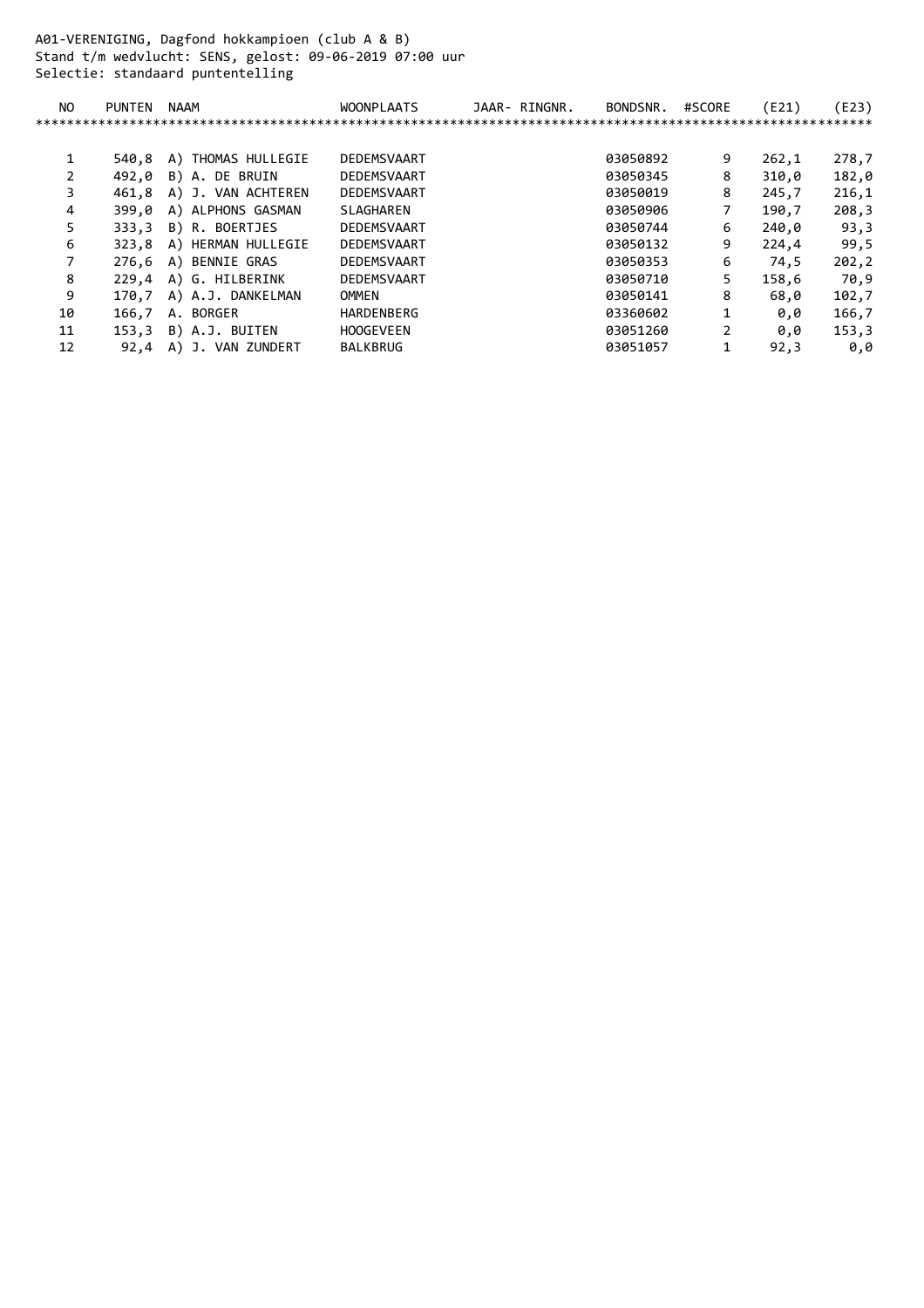A01-VERENIGING, Dagfond aangewezen (club A & B) Stand t/m wedvlucht: SENS, gelost: 09-06-2019 07:00 uur Selectie: standaard puntentelling

| NO. | <b>PUNTEN</b> | NAAM               | <b>WOONPLAATS</b> | JAAR- RINGNR. | BONDSNR. | #SCORE | (E21) | E23)  |
|-----|---------------|--------------------|-------------------|---------------|----------|--------|-------|-------|
|     |               |                    |                   |               |          |        |       |       |
|     |               |                    |                   |               |          |        |       |       |
| 1   | 871.4         | BENNIE GRAS<br>A)  | DEDEMSVAART       |               | 03050353 | 2      | 371,4 | 500,0 |
|     | 580.0         | B) R. BOERTJES     | DEDEMSVAART       |               | 03050744 | 2      | 350,0 | 230,0 |
| 3   | 564.7         | A) ALPHONS GASMAN  | SLAGHAREN         |               | 03050906 | 2      | 162,5 | 402,2 |
| 4   | 500.0         | A. BORGER          | HARDENBERG        |               | 03360602 |        | 0.0   | 500,0 |
| 5   | 323.2         | A) J. VAN ZUNDERT  | <b>BALKBRUG</b>   |               | 03051057 | 1      | 323,2 | 0,0   |
| 6   | 320.0         | B) A.J. BUITEN     | <b>HOOGEVEEN</b>  |               | 03051260 |        | 0.0   | 320,0 |
|     | 295.7         | A) G. HILBERINK    | DEDEMSVAART       |               | 03050710 | 2      | 50,0  | 245,7 |
| 8   | 150.0         | B) A. DE BRUIN     | DEDEMSVAART       |               | 03050345 | 1      | 150,0 | 0.0   |
| 9   | 114.3         | A) THOMAS HULLEGIE | DEDEMSVAART       |               | 03050892 | 1      | 114.3 | 0,0   |
|     |               |                    |                   |               |          |        |       |       |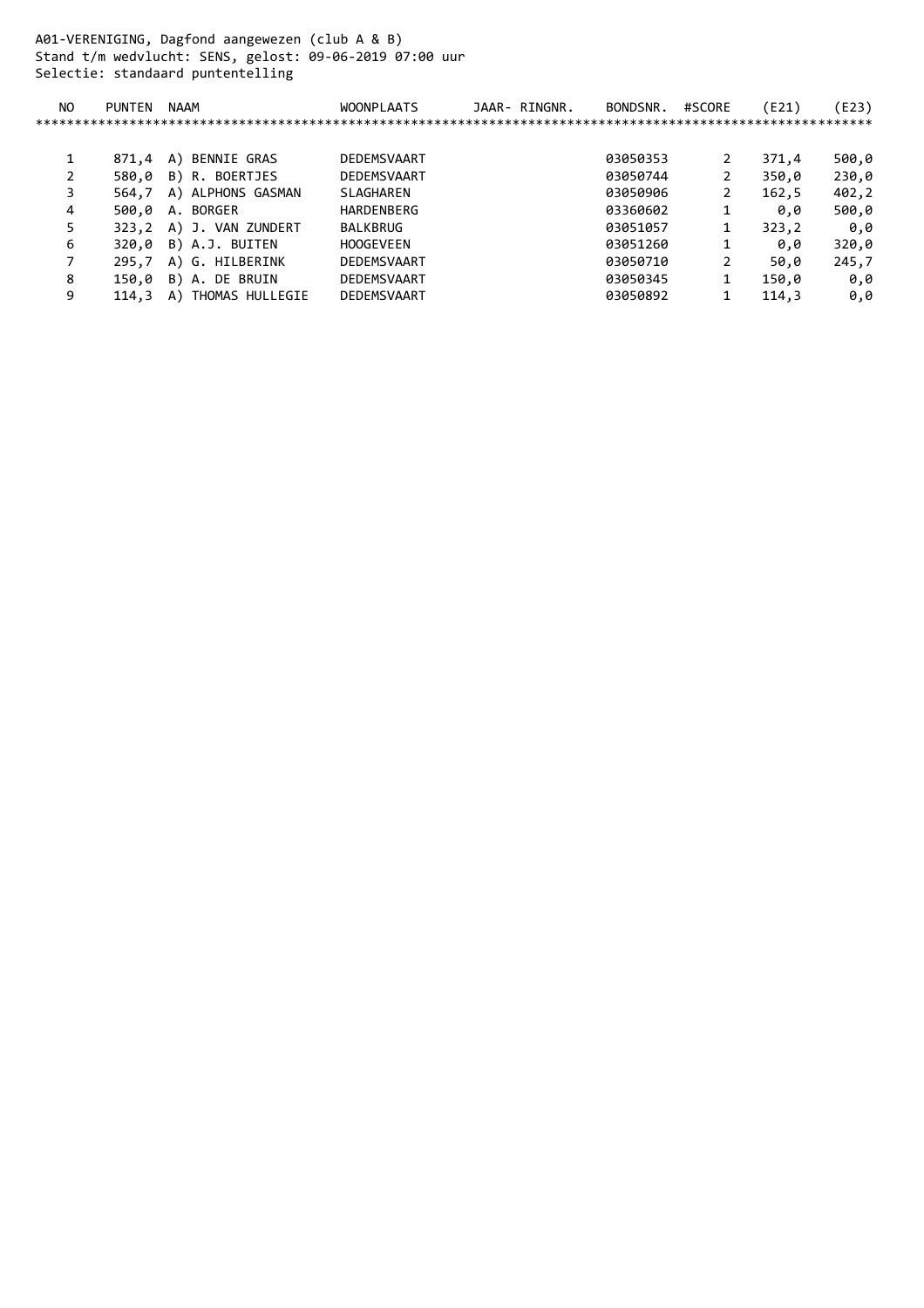A01-VERENIGING, Dagfond duifkampioen (club A & B) Stand t/m wedvlucht: SENS, gelost: 09-06-2019 07:00 uur Selectie: standaard puntentelling

| 1800,0<br>B) A. DE BRUIN<br>DEDEMSVAART<br>8-1444862<br>03050345<br>800,0<br>1000,0<br>2<br>1<br>$\overline{a}$<br>1765,2<br>A) THOMAS HULLEGIE<br>DEDEMSVAART<br>8-1503068<br>03050892<br>2<br>1000,0<br>765,2<br>$\overline{2}$<br>3<br>1742,9<br>A) BENNIE GRAS<br>7-1632170<br>1000,0<br>DEDEMSVAART<br>03050353<br>742,9<br>$\overline{2}$<br>4<br>1707,9<br>A) ALPHONS GASMAN<br>6-1057003<br>903,6<br>SLAGHAREN<br>03050906<br>804,3<br>$\overline{2}$<br>5<br>1682,8 A) THOMAS HULLEGIE<br>8-1445224<br>839,3<br>DEDEMSVAART<br>03050892<br>843,5<br>6<br>1510,9 A) A.J. DANKELMAN<br>$\overline{2}$<br><b>OMMEN</b><br>6-4787948<br>550,0<br>960,9<br>03050141<br>$\overline{7}$<br>$\overline{2}$<br>1360,0<br>B) R. BOERTJES<br>7-1631708<br>03050744<br>900, 0<br>DEDEMSVAART<br>460,0<br>8<br>$\overline{2}$<br>1202,0<br>A) G. HILBERINK<br>DEDEMSVAART<br>7-1632709<br>03050710<br>710,7<br>491,3<br>9<br>$\overline{2}$<br>1190,8<br>A) J. VAN ACHTEREN<br>DEDEMSVAART<br>4-1502070<br>03050019<br>582,1<br>608,7<br>$\overline{2}$<br>10<br>1013,4<br>A) ALPHONS GASMAN<br>SLAGHAREN<br>6-1057012<br>03050906<br>678,6<br>334,8<br>$\mathbf 1$<br>11<br>1000,0<br>A. BORGER<br>HARDENBERG<br>8-1459643<br>03360602<br>1000,0<br>0,0<br>$\mathbf{1}$<br>12<br>1000,0<br>B) A. DE BRUIN<br>DEDEMSVAART<br>8-1444860<br>03050345<br>1000,0<br>0,0<br>13<br>967,9<br>$\mathbf{1}$<br>A) HERMAN HULLEGIE<br>DEDEMSVAART<br>7-4701812<br>03050132<br>967,9<br>0,0<br>$\mathbf{1}$<br>14<br>935,7 A) J. VAN ACHTEREN<br>DEDEMSVAART<br>6-1274979<br>03050019<br>935,7<br>0,0<br>1<br>15<br>921,7<br>A) BENNIE GRAS<br>6-1121609<br>DEDEMSVAART<br>03050353<br>0,0<br>921,7<br>16<br>$\mathbf{1}$<br>882,6 A) J. VAN ACHTEREN<br>7-1632498<br>882,6<br>DEDEMSVAART<br>03050019<br>0,0<br>$\mathbf{1}$<br>17<br>871,4 A) HERMAN HULLEGIE<br>DEDEMSVAART<br>8-1464551<br>871,4<br>03050132<br>0,0<br>$\mathbf{1}$<br>18<br>820,0 B) A. DE BRUIN<br>5-1218322<br>DEDEMSVAART<br>03050345<br>0,0<br>820,0<br>19<br>$\mathbf{1}$<br>807,1<br>A) HERMAN HULLEGIE<br>DEDEMSVAART<br>6-4782085<br>807,1<br>03050132<br>0,0<br>$\mathbf{1}$<br>20<br>775,0 A) G. HILBERINK<br>DEDEMSVAART<br>7-1632740<br>03050710<br>775,0<br>0,0<br>$\overline{2}$<br>21<br>738,0<br>A) ALPHONS GASMAN<br>SLAGHAREN<br>4-1449526<br>03050906<br>413,0<br>325,0<br>22<br>$\mathbf{1}$<br>726,1<br>A) THOMAS HULLEGIE<br>DEDEMSVAART<br>8-1445231<br>03050892<br>0,0<br>726,1<br>23<br>$\mathbf{1}$<br>700,0<br>B) R. BOERTJES<br>700,0<br>DEDEMSVAART<br>6-1057542<br>03050744<br>0,0<br>$\mathbf{1}$<br>24<br>687,0 A) HERMAN HULLEGIE<br>8-1445169<br>DEDEMSVAART<br>03050132<br>0,0<br>687,0<br>25<br>647,8<br>A) HERMAN HULLEGIE<br>DEDEMSVAART<br>8-1445182<br>1<br>0,0<br>03050132<br>647,8<br>$\mathbf{1}$<br>26<br>646,4<br>A) J. VAN ZUNDERT<br><b>BALKBRUG</b><br>6-1058283<br>03051057<br>646,4<br>0,0<br>$\mathbf{1}$<br>27<br>640,0<br>B) A.J. BUITEN<br><b>HOOGEVEEN</b><br>8-1444812<br>03051260<br>640,0<br>0,0<br>28<br>631,8<br>A) A.J. DANKELMAN<br><b>OMMEN</b><br>8-1444253<br>$\overline{2}$<br>03050141<br>453,6<br>178,3<br>$\mathbf{1}$<br>29<br>614,3<br>A) HERMAN HULLEGIE<br>8-1445168<br>614,3<br>DEDEMSVAART<br>03050132<br>0,0<br>$\mathbf{1}$<br>30<br>600,0<br>B) R. BOERTJES<br>DEDEMSVAART<br>7-1631696<br>03050744<br>600,0<br>0,0<br>2<br>31<br>585,7 A) BENNIE GRAS<br>485,7<br>DEDEMSVAART<br>6-1057098<br>03050353<br>100,0<br>$\mathbf{1}$<br>32<br>569,6<br>A) A.J. DANKELMAN<br><b>OMMEN</b><br>8-1444270<br>03050141<br>0,0<br>569,6<br>33<br>1<br>A) ALPHONS GASMAN<br>SLAGHAREN<br>8-1444168<br>03050906<br>0,0<br>530,4<br>530,4<br>34<br>A) J. VAN ACHTEREN<br>1<br>517,9<br>DEDEMSVAART<br>8-1489442<br>03050019<br>517,9<br>0,0<br>35<br>$\mathbf{1}$<br>500,0<br>B) A. DE BRUIN<br>8-1444879<br>500,0<br>0,0<br>DEDEMSVAART<br>03050345<br>$\mathbf 1$<br>36<br>452,2 A) THOMAS HULLEGIE<br>DEDEMSVAART<br>8-1445173<br>03050892<br>0,0<br>452,2<br>37<br>2<br>432,0 A) A.J. DANKELMAN<br><b>OMMEN</b><br>7-4701744<br>292,9<br>139,1<br>03050141<br>38<br>421,4 A) J. VAN ACHTEREN<br>DEDEMSVAART<br>7-1632497<br>03050019<br>421,4<br>1<br>0,0<br>400,0 B) A. DE BRUIN<br>39<br>DEDEMSVAART<br>400,0<br>7-1632329<br>03050345<br>1<br>0,0<br>389,3 A) THOMAS HULLEGIE<br>40<br>DEDEMSVAART<br>8-1503070<br>03050892<br>$\mathbf{1}$<br>389,3<br>0,0<br>41<br>373,9 A) J. VAN ACHTEREN<br>1<br>DEDEMSVAART<br>7-1632507<br>373,9<br>03050019<br>0,0<br>42<br>357,1 A) HERMAN HULLEGIE<br>1<br>DEDEMSVAART<br>7-4701836<br>357,1<br>03050132<br>0,0<br>43<br>1<br>300,0 B) A. DE BRUIN<br>6-1057625<br>300,0<br>0,0<br>DEDEMSVAART<br>03050345<br>44<br>295,7 A) J. VAN ACHTEREN<br>1<br>6-1057740<br>0,0<br>295,7<br>DEDEMSVAART<br>03050019<br>1<br>45<br>280,0 B) A.J. BUITEN<br>03051260<br><b>HOOGEVEEN</b><br>8-1444803<br>0,0<br>280,0<br>260,7 A) BENNIE GRAS<br>1<br>46<br>DEDEMSVAART<br>7-1632185<br>03050353<br>260,7<br>0,0<br>47<br>256,5 A) HERMAN HULLEGIE<br>1<br>DEDEMSVAART<br>5-4765060<br>03050132<br>0,0<br>256,5<br>$\mathbf 1$<br>48<br>228,6 A) THOMAS HULLEGIE<br>228,6<br>DEDEMSVAART<br>8-1445183<br>03050892<br>0,0<br>49<br>217,4 A) G. HILBERINK<br>1<br>DEDEMSVAART<br>7-1632721<br>03050710<br>0,0<br>217,4<br>50<br>200,0 B) R. BOERTJES<br>1<br>DEDEMSVAART<br>7-1631690<br>03050744<br>200,0<br>0,0 | NO. | PUNTEN NAAM |  | <b>WOONPLAATS</b> | JAAR- RINGNR. | BONDSNR. | #SCORE | (E21) | (E23) |
|-----------------------------------------------------------------------------------------------------------------------------------------------------------------------------------------------------------------------------------------------------------------------------------------------------------------------------------------------------------------------------------------------------------------------------------------------------------------------------------------------------------------------------------------------------------------------------------------------------------------------------------------------------------------------------------------------------------------------------------------------------------------------------------------------------------------------------------------------------------------------------------------------------------------------------------------------------------------------------------------------------------------------------------------------------------------------------------------------------------------------------------------------------------------------------------------------------------------------------------------------------------------------------------------------------------------------------------------------------------------------------------------------------------------------------------------------------------------------------------------------------------------------------------------------------------------------------------------------------------------------------------------------------------------------------------------------------------------------------------------------------------------------------------------------------------------------------------------------------------------------------------------------------------------------------------------------------------------------------------------------------------------------------------------------------------------------------------------------------------------------------------------------------------------------------------------------------------------------------------------------------------------------------------------------------------------------------------------------------------------------------------------------------------------------------------------------------------------------------------------------------------------------------------------------------------------------------------------------------------------------------------------------------------------------------------------------------------------------------------------------------------------------------------------------------------------------------------------------------------------------------------------------------------------------------------------------------------------------------------------------------------------------------------------------------------------------------------------------------------------------------------------------------------------------------------------------------------------------------------------------------------------------------------------------------------------------------------------------------------------------------------------------------------------------------------------------------------------------------------------------------------------------------------------------------------------------------------------------------------------------------------------------------------------------------------------------------------------------------------------------------------------------------------------------------------------------------------------------------------------------------------------------------------------------------------------------------------------------------------------------------------------------------------------------------------------------------------------------------------------------------------------------------------------------------------------------------------------------------------------------------------------------------------------------------------------------------------------------------------------------------------------------------------------------------------------------------------------------------------------------------------------------------------------------------------------------------------------------------------------------------------------------------------------------------------------------------------------------------------------------------------------------------------------------------------------------------------------------------------------------------------------------------------------------------------------------------------------------------------------------------------------------------------------------------------------------------------------------------------------------------------------------------------------------------------------------------------------------------------------------------------------------------------------------------------------------------------------------------------------------------|-----|-------------|--|-------------------|---------------|----------|--------|-------|-------|
|                                                                                                                                                                                                                                                                                                                                                                                                                                                                                                                                                                                                                                                                                                                                                                                                                                                                                                                                                                                                                                                                                                                                                                                                                                                                                                                                                                                                                                                                                                                                                                                                                                                                                                                                                                                                                                                                                                                                                                                                                                                                                                                                                                                                                                                                                                                                                                                                                                                                                                                                                                                                                                                                                                                                                                                                                                                                                                                                                                                                                                                                                                                                                                                                                                                                                                                                                                                                                                                                                                                                                                                                                                                                                                                                                                                                                                                                                                                                                                                                                                                                                                                                                                                                                                                                                                                                                                                                                                                                                                                                                                                                                                                                                                                                                                                                                                                                                                                                                                                                                                                                                                                                                                                                                                                                                                                                                                             |     |             |  |                   |               |          |        |       |       |
|                                                                                                                                                                                                                                                                                                                                                                                                                                                                                                                                                                                                                                                                                                                                                                                                                                                                                                                                                                                                                                                                                                                                                                                                                                                                                                                                                                                                                                                                                                                                                                                                                                                                                                                                                                                                                                                                                                                                                                                                                                                                                                                                                                                                                                                                                                                                                                                                                                                                                                                                                                                                                                                                                                                                                                                                                                                                                                                                                                                                                                                                                                                                                                                                                                                                                                                                                                                                                                                                                                                                                                                                                                                                                                                                                                                                                                                                                                                                                                                                                                                                                                                                                                                                                                                                                                                                                                                                                                                                                                                                                                                                                                                                                                                                                                                                                                                                                                                                                                                                                                                                                                                                                                                                                                                                                                                                                                             |     |             |  |                   |               |          |        |       |       |
|                                                                                                                                                                                                                                                                                                                                                                                                                                                                                                                                                                                                                                                                                                                                                                                                                                                                                                                                                                                                                                                                                                                                                                                                                                                                                                                                                                                                                                                                                                                                                                                                                                                                                                                                                                                                                                                                                                                                                                                                                                                                                                                                                                                                                                                                                                                                                                                                                                                                                                                                                                                                                                                                                                                                                                                                                                                                                                                                                                                                                                                                                                                                                                                                                                                                                                                                                                                                                                                                                                                                                                                                                                                                                                                                                                                                                                                                                                                                                                                                                                                                                                                                                                                                                                                                                                                                                                                                                                                                                                                                                                                                                                                                                                                                                                                                                                                                                                                                                                                                                                                                                                                                                                                                                                                                                                                                                                             |     |             |  |                   |               |          |        |       |       |
|                                                                                                                                                                                                                                                                                                                                                                                                                                                                                                                                                                                                                                                                                                                                                                                                                                                                                                                                                                                                                                                                                                                                                                                                                                                                                                                                                                                                                                                                                                                                                                                                                                                                                                                                                                                                                                                                                                                                                                                                                                                                                                                                                                                                                                                                                                                                                                                                                                                                                                                                                                                                                                                                                                                                                                                                                                                                                                                                                                                                                                                                                                                                                                                                                                                                                                                                                                                                                                                                                                                                                                                                                                                                                                                                                                                                                                                                                                                                                                                                                                                                                                                                                                                                                                                                                                                                                                                                                                                                                                                                                                                                                                                                                                                                                                                                                                                                                                                                                                                                                                                                                                                                                                                                                                                                                                                                                                             |     |             |  |                   |               |          |        |       |       |
|                                                                                                                                                                                                                                                                                                                                                                                                                                                                                                                                                                                                                                                                                                                                                                                                                                                                                                                                                                                                                                                                                                                                                                                                                                                                                                                                                                                                                                                                                                                                                                                                                                                                                                                                                                                                                                                                                                                                                                                                                                                                                                                                                                                                                                                                                                                                                                                                                                                                                                                                                                                                                                                                                                                                                                                                                                                                                                                                                                                                                                                                                                                                                                                                                                                                                                                                                                                                                                                                                                                                                                                                                                                                                                                                                                                                                                                                                                                                                                                                                                                                                                                                                                                                                                                                                                                                                                                                                                                                                                                                                                                                                                                                                                                                                                                                                                                                                                                                                                                                                                                                                                                                                                                                                                                                                                                                                                             |     |             |  |                   |               |          |        |       |       |
|                                                                                                                                                                                                                                                                                                                                                                                                                                                                                                                                                                                                                                                                                                                                                                                                                                                                                                                                                                                                                                                                                                                                                                                                                                                                                                                                                                                                                                                                                                                                                                                                                                                                                                                                                                                                                                                                                                                                                                                                                                                                                                                                                                                                                                                                                                                                                                                                                                                                                                                                                                                                                                                                                                                                                                                                                                                                                                                                                                                                                                                                                                                                                                                                                                                                                                                                                                                                                                                                                                                                                                                                                                                                                                                                                                                                                                                                                                                                                                                                                                                                                                                                                                                                                                                                                                                                                                                                                                                                                                                                                                                                                                                                                                                                                                                                                                                                                                                                                                                                                                                                                                                                                                                                                                                                                                                                                                             |     |             |  |                   |               |          |        |       |       |
|                                                                                                                                                                                                                                                                                                                                                                                                                                                                                                                                                                                                                                                                                                                                                                                                                                                                                                                                                                                                                                                                                                                                                                                                                                                                                                                                                                                                                                                                                                                                                                                                                                                                                                                                                                                                                                                                                                                                                                                                                                                                                                                                                                                                                                                                                                                                                                                                                                                                                                                                                                                                                                                                                                                                                                                                                                                                                                                                                                                                                                                                                                                                                                                                                                                                                                                                                                                                                                                                                                                                                                                                                                                                                                                                                                                                                                                                                                                                                                                                                                                                                                                                                                                                                                                                                                                                                                                                                                                                                                                                                                                                                                                                                                                                                                                                                                                                                                                                                                                                                                                                                                                                                                                                                                                                                                                                                                             |     |             |  |                   |               |          |        |       |       |
|                                                                                                                                                                                                                                                                                                                                                                                                                                                                                                                                                                                                                                                                                                                                                                                                                                                                                                                                                                                                                                                                                                                                                                                                                                                                                                                                                                                                                                                                                                                                                                                                                                                                                                                                                                                                                                                                                                                                                                                                                                                                                                                                                                                                                                                                                                                                                                                                                                                                                                                                                                                                                                                                                                                                                                                                                                                                                                                                                                                                                                                                                                                                                                                                                                                                                                                                                                                                                                                                                                                                                                                                                                                                                                                                                                                                                                                                                                                                                                                                                                                                                                                                                                                                                                                                                                                                                                                                                                                                                                                                                                                                                                                                                                                                                                                                                                                                                                                                                                                                                                                                                                                                                                                                                                                                                                                                                                             |     |             |  |                   |               |          |        |       |       |
|                                                                                                                                                                                                                                                                                                                                                                                                                                                                                                                                                                                                                                                                                                                                                                                                                                                                                                                                                                                                                                                                                                                                                                                                                                                                                                                                                                                                                                                                                                                                                                                                                                                                                                                                                                                                                                                                                                                                                                                                                                                                                                                                                                                                                                                                                                                                                                                                                                                                                                                                                                                                                                                                                                                                                                                                                                                                                                                                                                                                                                                                                                                                                                                                                                                                                                                                                                                                                                                                                                                                                                                                                                                                                                                                                                                                                                                                                                                                                                                                                                                                                                                                                                                                                                                                                                                                                                                                                                                                                                                                                                                                                                                                                                                                                                                                                                                                                                                                                                                                                                                                                                                                                                                                                                                                                                                                                                             |     |             |  |                   |               |          |        |       |       |
|                                                                                                                                                                                                                                                                                                                                                                                                                                                                                                                                                                                                                                                                                                                                                                                                                                                                                                                                                                                                                                                                                                                                                                                                                                                                                                                                                                                                                                                                                                                                                                                                                                                                                                                                                                                                                                                                                                                                                                                                                                                                                                                                                                                                                                                                                                                                                                                                                                                                                                                                                                                                                                                                                                                                                                                                                                                                                                                                                                                                                                                                                                                                                                                                                                                                                                                                                                                                                                                                                                                                                                                                                                                                                                                                                                                                                                                                                                                                                                                                                                                                                                                                                                                                                                                                                                                                                                                                                                                                                                                                                                                                                                                                                                                                                                                                                                                                                                                                                                                                                                                                                                                                                                                                                                                                                                                                                                             |     |             |  |                   |               |          |        |       |       |
|                                                                                                                                                                                                                                                                                                                                                                                                                                                                                                                                                                                                                                                                                                                                                                                                                                                                                                                                                                                                                                                                                                                                                                                                                                                                                                                                                                                                                                                                                                                                                                                                                                                                                                                                                                                                                                                                                                                                                                                                                                                                                                                                                                                                                                                                                                                                                                                                                                                                                                                                                                                                                                                                                                                                                                                                                                                                                                                                                                                                                                                                                                                                                                                                                                                                                                                                                                                                                                                                                                                                                                                                                                                                                                                                                                                                                                                                                                                                                                                                                                                                                                                                                                                                                                                                                                                                                                                                                                                                                                                                                                                                                                                                                                                                                                                                                                                                                                                                                                                                                                                                                                                                                                                                                                                                                                                                                                             |     |             |  |                   |               |          |        |       |       |
|                                                                                                                                                                                                                                                                                                                                                                                                                                                                                                                                                                                                                                                                                                                                                                                                                                                                                                                                                                                                                                                                                                                                                                                                                                                                                                                                                                                                                                                                                                                                                                                                                                                                                                                                                                                                                                                                                                                                                                                                                                                                                                                                                                                                                                                                                                                                                                                                                                                                                                                                                                                                                                                                                                                                                                                                                                                                                                                                                                                                                                                                                                                                                                                                                                                                                                                                                                                                                                                                                                                                                                                                                                                                                                                                                                                                                                                                                                                                                                                                                                                                                                                                                                                                                                                                                                                                                                                                                                                                                                                                                                                                                                                                                                                                                                                                                                                                                                                                                                                                                                                                                                                                                                                                                                                                                                                                                                             |     |             |  |                   |               |          |        |       |       |
|                                                                                                                                                                                                                                                                                                                                                                                                                                                                                                                                                                                                                                                                                                                                                                                                                                                                                                                                                                                                                                                                                                                                                                                                                                                                                                                                                                                                                                                                                                                                                                                                                                                                                                                                                                                                                                                                                                                                                                                                                                                                                                                                                                                                                                                                                                                                                                                                                                                                                                                                                                                                                                                                                                                                                                                                                                                                                                                                                                                                                                                                                                                                                                                                                                                                                                                                                                                                                                                                                                                                                                                                                                                                                                                                                                                                                                                                                                                                                                                                                                                                                                                                                                                                                                                                                                                                                                                                                                                                                                                                                                                                                                                                                                                                                                                                                                                                                                                                                                                                                                                                                                                                                                                                                                                                                                                                                                             |     |             |  |                   |               |          |        |       |       |
|                                                                                                                                                                                                                                                                                                                                                                                                                                                                                                                                                                                                                                                                                                                                                                                                                                                                                                                                                                                                                                                                                                                                                                                                                                                                                                                                                                                                                                                                                                                                                                                                                                                                                                                                                                                                                                                                                                                                                                                                                                                                                                                                                                                                                                                                                                                                                                                                                                                                                                                                                                                                                                                                                                                                                                                                                                                                                                                                                                                                                                                                                                                                                                                                                                                                                                                                                                                                                                                                                                                                                                                                                                                                                                                                                                                                                                                                                                                                                                                                                                                                                                                                                                                                                                                                                                                                                                                                                                                                                                                                                                                                                                                                                                                                                                                                                                                                                                                                                                                                                                                                                                                                                                                                                                                                                                                                                                             |     |             |  |                   |               |          |        |       |       |
|                                                                                                                                                                                                                                                                                                                                                                                                                                                                                                                                                                                                                                                                                                                                                                                                                                                                                                                                                                                                                                                                                                                                                                                                                                                                                                                                                                                                                                                                                                                                                                                                                                                                                                                                                                                                                                                                                                                                                                                                                                                                                                                                                                                                                                                                                                                                                                                                                                                                                                                                                                                                                                                                                                                                                                                                                                                                                                                                                                                                                                                                                                                                                                                                                                                                                                                                                                                                                                                                                                                                                                                                                                                                                                                                                                                                                                                                                                                                                                                                                                                                                                                                                                                                                                                                                                                                                                                                                                                                                                                                                                                                                                                                                                                                                                                                                                                                                                                                                                                                                                                                                                                                                                                                                                                                                                                                                                             |     |             |  |                   |               |          |        |       |       |
|                                                                                                                                                                                                                                                                                                                                                                                                                                                                                                                                                                                                                                                                                                                                                                                                                                                                                                                                                                                                                                                                                                                                                                                                                                                                                                                                                                                                                                                                                                                                                                                                                                                                                                                                                                                                                                                                                                                                                                                                                                                                                                                                                                                                                                                                                                                                                                                                                                                                                                                                                                                                                                                                                                                                                                                                                                                                                                                                                                                                                                                                                                                                                                                                                                                                                                                                                                                                                                                                                                                                                                                                                                                                                                                                                                                                                                                                                                                                                                                                                                                                                                                                                                                                                                                                                                                                                                                                                                                                                                                                                                                                                                                                                                                                                                                                                                                                                                                                                                                                                                                                                                                                                                                                                                                                                                                                                                             |     |             |  |                   |               |          |        |       |       |
|                                                                                                                                                                                                                                                                                                                                                                                                                                                                                                                                                                                                                                                                                                                                                                                                                                                                                                                                                                                                                                                                                                                                                                                                                                                                                                                                                                                                                                                                                                                                                                                                                                                                                                                                                                                                                                                                                                                                                                                                                                                                                                                                                                                                                                                                                                                                                                                                                                                                                                                                                                                                                                                                                                                                                                                                                                                                                                                                                                                                                                                                                                                                                                                                                                                                                                                                                                                                                                                                                                                                                                                                                                                                                                                                                                                                                                                                                                                                                                                                                                                                                                                                                                                                                                                                                                                                                                                                                                                                                                                                                                                                                                                                                                                                                                                                                                                                                                                                                                                                                                                                                                                                                                                                                                                                                                                                                                             |     |             |  |                   |               |          |        |       |       |
|                                                                                                                                                                                                                                                                                                                                                                                                                                                                                                                                                                                                                                                                                                                                                                                                                                                                                                                                                                                                                                                                                                                                                                                                                                                                                                                                                                                                                                                                                                                                                                                                                                                                                                                                                                                                                                                                                                                                                                                                                                                                                                                                                                                                                                                                                                                                                                                                                                                                                                                                                                                                                                                                                                                                                                                                                                                                                                                                                                                                                                                                                                                                                                                                                                                                                                                                                                                                                                                                                                                                                                                                                                                                                                                                                                                                                                                                                                                                                                                                                                                                                                                                                                                                                                                                                                                                                                                                                                                                                                                                                                                                                                                                                                                                                                                                                                                                                                                                                                                                                                                                                                                                                                                                                                                                                                                                                                             |     |             |  |                   |               |          |        |       |       |
|                                                                                                                                                                                                                                                                                                                                                                                                                                                                                                                                                                                                                                                                                                                                                                                                                                                                                                                                                                                                                                                                                                                                                                                                                                                                                                                                                                                                                                                                                                                                                                                                                                                                                                                                                                                                                                                                                                                                                                                                                                                                                                                                                                                                                                                                                                                                                                                                                                                                                                                                                                                                                                                                                                                                                                                                                                                                                                                                                                                                                                                                                                                                                                                                                                                                                                                                                                                                                                                                                                                                                                                                                                                                                                                                                                                                                                                                                                                                                                                                                                                                                                                                                                                                                                                                                                                                                                                                                                                                                                                                                                                                                                                                                                                                                                                                                                                                                                                                                                                                                                                                                                                                                                                                                                                                                                                                                                             |     |             |  |                   |               |          |        |       |       |
|                                                                                                                                                                                                                                                                                                                                                                                                                                                                                                                                                                                                                                                                                                                                                                                                                                                                                                                                                                                                                                                                                                                                                                                                                                                                                                                                                                                                                                                                                                                                                                                                                                                                                                                                                                                                                                                                                                                                                                                                                                                                                                                                                                                                                                                                                                                                                                                                                                                                                                                                                                                                                                                                                                                                                                                                                                                                                                                                                                                                                                                                                                                                                                                                                                                                                                                                                                                                                                                                                                                                                                                                                                                                                                                                                                                                                                                                                                                                                                                                                                                                                                                                                                                                                                                                                                                                                                                                                                                                                                                                                                                                                                                                                                                                                                                                                                                                                                                                                                                                                                                                                                                                                                                                                                                                                                                                                                             |     |             |  |                   |               |          |        |       |       |
|                                                                                                                                                                                                                                                                                                                                                                                                                                                                                                                                                                                                                                                                                                                                                                                                                                                                                                                                                                                                                                                                                                                                                                                                                                                                                                                                                                                                                                                                                                                                                                                                                                                                                                                                                                                                                                                                                                                                                                                                                                                                                                                                                                                                                                                                                                                                                                                                                                                                                                                                                                                                                                                                                                                                                                                                                                                                                                                                                                                                                                                                                                                                                                                                                                                                                                                                                                                                                                                                                                                                                                                                                                                                                                                                                                                                                                                                                                                                                                                                                                                                                                                                                                                                                                                                                                                                                                                                                                                                                                                                                                                                                                                                                                                                                                                                                                                                                                                                                                                                                                                                                                                                                                                                                                                                                                                                                                             |     |             |  |                   |               |          |        |       |       |
|                                                                                                                                                                                                                                                                                                                                                                                                                                                                                                                                                                                                                                                                                                                                                                                                                                                                                                                                                                                                                                                                                                                                                                                                                                                                                                                                                                                                                                                                                                                                                                                                                                                                                                                                                                                                                                                                                                                                                                                                                                                                                                                                                                                                                                                                                                                                                                                                                                                                                                                                                                                                                                                                                                                                                                                                                                                                                                                                                                                                                                                                                                                                                                                                                                                                                                                                                                                                                                                                                                                                                                                                                                                                                                                                                                                                                                                                                                                                                                                                                                                                                                                                                                                                                                                                                                                                                                                                                                                                                                                                                                                                                                                                                                                                                                                                                                                                                                                                                                                                                                                                                                                                                                                                                                                                                                                                                                             |     |             |  |                   |               |          |        |       |       |
|                                                                                                                                                                                                                                                                                                                                                                                                                                                                                                                                                                                                                                                                                                                                                                                                                                                                                                                                                                                                                                                                                                                                                                                                                                                                                                                                                                                                                                                                                                                                                                                                                                                                                                                                                                                                                                                                                                                                                                                                                                                                                                                                                                                                                                                                                                                                                                                                                                                                                                                                                                                                                                                                                                                                                                                                                                                                                                                                                                                                                                                                                                                                                                                                                                                                                                                                                                                                                                                                                                                                                                                                                                                                                                                                                                                                                                                                                                                                                                                                                                                                                                                                                                                                                                                                                                                                                                                                                                                                                                                                                                                                                                                                                                                                                                                                                                                                                                                                                                                                                                                                                                                                                                                                                                                                                                                                                                             |     |             |  |                   |               |          |        |       |       |
|                                                                                                                                                                                                                                                                                                                                                                                                                                                                                                                                                                                                                                                                                                                                                                                                                                                                                                                                                                                                                                                                                                                                                                                                                                                                                                                                                                                                                                                                                                                                                                                                                                                                                                                                                                                                                                                                                                                                                                                                                                                                                                                                                                                                                                                                                                                                                                                                                                                                                                                                                                                                                                                                                                                                                                                                                                                                                                                                                                                                                                                                                                                                                                                                                                                                                                                                                                                                                                                                                                                                                                                                                                                                                                                                                                                                                                                                                                                                                                                                                                                                                                                                                                                                                                                                                                                                                                                                                                                                                                                                                                                                                                                                                                                                                                                                                                                                                                                                                                                                                                                                                                                                                                                                                                                                                                                                                                             |     |             |  |                   |               |          |        |       |       |
|                                                                                                                                                                                                                                                                                                                                                                                                                                                                                                                                                                                                                                                                                                                                                                                                                                                                                                                                                                                                                                                                                                                                                                                                                                                                                                                                                                                                                                                                                                                                                                                                                                                                                                                                                                                                                                                                                                                                                                                                                                                                                                                                                                                                                                                                                                                                                                                                                                                                                                                                                                                                                                                                                                                                                                                                                                                                                                                                                                                                                                                                                                                                                                                                                                                                                                                                                                                                                                                                                                                                                                                                                                                                                                                                                                                                                                                                                                                                                                                                                                                                                                                                                                                                                                                                                                                                                                                                                                                                                                                                                                                                                                                                                                                                                                                                                                                                                                                                                                                                                                                                                                                                                                                                                                                                                                                                                                             |     |             |  |                   |               |          |        |       |       |
|                                                                                                                                                                                                                                                                                                                                                                                                                                                                                                                                                                                                                                                                                                                                                                                                                                                                                                                                                                                                                                                                                                                                                                                                                                                                                                                                                                                                                                                                                                                                                                                                                                                                                                                                                                                                                                                                                                                                                                                                                                                                                                                                                                                                                                                                                                                                                                                                                                                                                                                                                                                                                                                                                                                                                                                                                                                                                                                                                                                                                                                                                                                                                                                                                                                                                                                                                                                                                                                                                                                                                                                                                                                                                                                                                                                                                                                                                                                                                                                                                                                                                                                                                                                                                                                                                                                                                                                                                                                                                                                                                                                                                                                                                                                                                                                                                                                                                                                                                                                                                                                                                                                                                                                                                                                                                                                                                                             |     |             |  |                   |               |          |        |       |       |
|                                                                                                                                                                                                                                                                                                                                                                                                                                                                                                                                                                                                                                                                                                                                                                                                                                                                                                                                                                                                                                                                                                                                                                                                                                                                                                                                                                                                                                                                                                                                                                                                                                                                                                                                                                                                                                                                                                                                                                                                                                                                                                                                                                                                                                                                                                                                                                                                                                                                                                                                                                                                                                                                                                                                                                                                                                                                                                                                                                                                                                                                                                                                                                                                                                                                                                                                                                                                                                                                                                                                                                                                                                                                                                                                                                                                                                                                                                                                                                                                                                                                                                                                                                                                                                                                                                                                                                                                                                                                                                                                                                                                                                                                                                                                                                                                                                                                                                                                                                                                                                                                                                                                                                                                                                                                                                                                                                             |     |             |  |                   |               |          |        |       |       |
|                                                                                                                                                                                                                                                                                                                                                                                                                                                                                                                                                                                                                                                                                                                                                                                                                                                                                                                                                                                                                                                                                                                                                                                                                                                                                                                                                                                                                                                                                                                                                                                                                                                                                                                                                                                                                                                                                                                                                                                                                                                                                                                                                                                                                                                                                                                                                                                                                                                                                                                                                                                                                                                                                                                                                                                                                                                                                                                                                                                                                                                                                                                                                                                                                                                                                                                                                                                                                                                                                                                                                                                                                                                                                                                                                                                                                                                                                                                                                                                                                                                                                                                                                                                                                                                                                                                                                                                                                                                                                                                                                                                                                                                                                                                                                                                                                                                                                                                                                                                                                                                                                                                                                                                                                                                                                                                                                                             |     |             |  |                   |               |          |        |       |       |
|                                                                                                                                                                                                                                                                                                                                                                                                                                                                                                                                                                                                                                                                                                                                                                                                                                                                                                                                                                                                                                                                                                                                                                                                                                                                                                                                                                                                                                                                                                                                                                                                                                                                                                                                                                                                                                                                                                                                                                                                                                                                                                                                                                                                                                                                                                                                                                                                                                                                                                                                                                                                                                                                                                                                                                                                                                                                                                                                                                                                                                                                                                                                                                                                                                                                                                                                                                                                                                                                                                                                                                                                                                                                                                                                                                                                                                                                                                                                                                                                                                                                                                                                                                                                                                                                                                                                                                                                                                                                                                                                                                                                                                                                                                                                                                                                                                                                                                                                                                                                                                                                                                                                                                                                                                                                                                                                                                             |     |             |  |                   |               |          |        |       |       |
|                                                                                                                                                                                                                                                                                                                                                                                                                                                                                                                                                                                                                                                                                                                                                                                                                                                                                                                                                                                                                                                                                                                                                                                                                                                                                                                                                                                                                                                                                                                                                                                                                                                                                                                                                                                                                                                                                                                                                                                                                                                                                                                                                                                                                                                                                                                                                                                                                                                                                                                                                                                                                                                                                                                                                                                                                                                                                                                                                                                                                                                                                                                                                                                                                                                                                                                                                                                                                                                                                                                                                                                                                                                                                                                                                                                                                                                                                                                                                                                                                                                                                                                                                                                                                                                                                                                                                                                                                                                                                                                                                                                                                                                                                                                                                                                                                                                                                                                                                                                                                                                                                                                                                                                                                                                                                                                                                                             |     |             |  |                   |               |          |        |       |       |
|                                                                                                                                                                                                                                                                                                                                                                                                                                                                                                                                                                                                                                                                                                                                                                                                                                                                                                                                                                                                                                                                                                                                                                                                                                                                                                                                                                                                                                                                                                                                                                                                                                                                                                                                                                                                                                                                                                                                                                                                                                                                                                                                                                                                                                                                                                                                                                                                                                                                                                                                                                                                                                                                                                                                                                                                                                                                                                                                                                                                                                                                                                                                                                                                                                                                                                                                                                                                                                                                                                                                                                                                                                                                                                                                                                                                                                                                                                                                                                                                                                                                                                                                                                                                                                                                                                                                                                                                                                                                                                                                                                                                                                                                                                                                                                                                                                                                                                                                                                                                                                                                                                                                                                                                                                                                                                                                                                             |     |             |  |                   |               |          |        |       |       |
|                                                                                                                                                                                                                                                                                                                                                                                                                                                                                                                                                                                                                                                                                                                                                                                                                                                                                                                                                                                                                                                                                                                                                                                                                                                                                                                                                                                                                                                                                                                                                                                                                                                                                                                                                                                                                                                                                                                                                                                                                                                                                                                                                                                                                                                                                                                                                                                                                                                                                                                                                                                                                                                                                                                                                                                                                                                                                                                                                                                                                                                                                                                                                                                                                                                                                                                                                                                                                                                                                                                                                                                                                                                                                                                                                                                                                                                                                                                                                                                                                                                                                                                                                                                                                                                                                                                                                                                                                                                                                                                                                                                                                                                                                                                                                                                                                                                                                                                                                                                                                                                                                                                                                                                                                                                                                                                                                                             |     |             |  |                   |               |          |        |       |       |
|                                                                                                                                                                                                                                                                                                                                                                                                                                                                                                                                                                                                                                                                                                                                                                                                                                                                                                                                                                                                                                                                                                                                                                                                                                                                                                                                                                                                                                                                                                                                                                                                                                                                                                                                                                                                                                                                                                                                                                                                                                                                                                                                                                                                                                                                                                                                                                                                                                                                                                                                                                                                                                                                                                                                                                                                                                                                                                                                                                                                                                                                                                                                                                                                                                                                                                                                                                                                                                                                                                                                                                                                                                                                                                                                                                                                                                                                                                                                                                                                                                                                                                                                                                                                                                                                                                                                                                                                                                                                                                                                                                                                                                                                                                                                                                                                                                                                                                                                                                                                                                                                                                                                                                                                                                                                                                                                                                             |     |             |  |                   |               |          |        |       |       |
|                                                                                                                                                                                                                                                                                                                                                                                                                                                                                                                                                                                                                                                                                                                                                                                                                                                                                                                                                                                                                                                                                                                                                                                                                                                                                                                                                                                                                                                                                                                                                                                                                                                                                                                                                                                                                                                                                                                                                                                                                                                                                                                                                                                                                                                                                                                                                                                                                                                                                                                                                                                                                                                                                                                                                                                                                                                                                                                                                                                                                                                                                                                                                                                                                                                                                                                                                                                                                                                                                                                                                                                                                                                                                                                                                                                                                                                                                                                                                                                                                                                                                                                                                                                                                                                                                                                                                                                                                                                                                                                                                                                                                                                                                                                                                                                                                                                                                                                                                                                                                                                                                                                                                                                                                                                                                                                                                                             |     |             |  |                   |               |          |        |       |       |
|                                                                                                                                                                                                                                                                                                                                                                                                                                                                                                                                                                                                                                                                                                                                                                                                                                                                                                                                                                                                                                                                                                                                                                                                                                                                                                                                                                                                                                                                                                                                                                                                                                                                                                                                                                                                                                                                                                                                                                                                                                                                                                                                                                                                                                                                                                                                                                                                                                                                                                                                                                                                                                                                                                                                                                                                                                                                                                                                                                                                                                                                                                                                                                                                                                                                                                                                                                                                                                                                                                                                                                                                                                                                                                                                                                                                                                                                                                                                                                                                                                                                                                                                                                                                                                                                                                                                                                                                                                                                                                                                                                                                                                                                                                                                                                                                                                                                                                                                                                                                                                                                                                                                                                                                                                                                                                                                                                             |     |             |  |                   |               |          |        |       |       |
|                                                                                                                                                                                                                                                                                                                                                                                                                                                                                                                                                                                                                                                                                                                                                                                                                                                                                                                                                                                                                                                                                                                                                                                                                                                                                                                                                                                                                                                                                                                                                                                                                                                                                                                                                                                                                                                                                                                                                                                                                                                                                                                                                                                                                                                                                                                                                                                                                                                                                                                                                                                                                                                                                                                                                                                                                                                                                                                                                                                                                                                                                                                                                                                                                                                                                                                                                                                                                                                                                                                                                                                                                                                                                                                                                                                                                                                                                                                                                                                                                                                                                                                                                                                                                                                                                                                                                                                                                                                                                                                                                                                                                                                                                                                                                                                                                                                                                                                                                                                                                                                                                                                                                                                                                                                                                                                                                                             |     |             |  |                   |               |          |        |       |       |
|                                                                                                                                                                                                                                                                                                                                                                                                                                                                                                                                                                                                                                                                                                                                                                                                                                                                                                                                                                                                                                                                                                                                                                                                                                                                                                                                                                                                                                                                                                                                                                                                                                                                                                                                                                                                                                                                                                                                                                                                                                                                                                                                                                                                                                                                                                                                                                                                                                                                                                                                                                                                                                                                                                                                                                                                                                                                                                                                                                                                                                                                                                                                                                                                                                                                                                                                                                                                                                                                                                                                                                                                                                                                                                                                                                                                                                                                                                                                                                                                                                                                                                                                                                                                                                                                                                                                                                                                                                                                                                                                                                                                                                                                                                                                                                                                                                                                                                                                                                                                                                                                                                                                                                                                                                                                                                                                                                             |     |             |  |                   |               |          |        |       |       |
|                                                                                                                                                                                                                                                                                                                                                                                                                                                                                                                                                                                                                                                                                                                                                                                                                                                                                                                                                                                                                                                                                                                                                                                                                                                                                                                                                                                                                                                                                                                                                                                                                                                                                                                                                                                                                                                                                                                                                                                                                                                                                                                                                                                                                                                                                                                                                                                                                                                                                                                                                                                                                                                                                                                                                                                                                                                                                                                                                                                                                                                                                                                                                                                                                                                                                                                                                                                                                                                                                                                                                                                                                                                                                                                                                                                                                                                                                                                                                                                                                                                                                                                                                                                                                                                                                                                                                                                                                                                                                                                                                                                                                                                                                                                                                                                                                                                                                                                                                                                                                                                                                                                                                                                                                                                                                                                                                                             |     |             |  |                   |               |          |        |       |       |
|                                                                                                                                                                                                                                                                                                                                                                                                                                                                                                                                                                                                                                                                                                                                                                                                                                                                                                                                                                                                                                                                                                                                                                                                                                                                                                                                                                                                                                                                                                                                                                                                                                                                                                                                                                                                                                                                                                                                                                                                                                                                                                                                                                                                                                                                                                                                                                                                                                                                                                                                                                                                                                                                                                                                                                                                                                                                                                                                                                                                                                                                                                                                                                                                                                                                                                                                                                                                                                                                                                                                                                                                                                                                                                                                                                                                                                                                                                                                                                                                                                                                                                                                                                                                                                                                                                                                                                                                                                                                                                                                                                                                                                                                                                                                                                                                                                                                                                                                                                                                                                                                                                                                                                                                                                                                                                                                                                             |     |             |  |                   |               |          |        |       |       |
|                                                                                                                                                                                                                                                                                                                                                                                                                                                                                                                                                                                                                                                                                                                                                                                                                                                                                                                                                                                                                                                                                                                                                                                                                                                                                                                                                                                                                                                                                                                                                                                                                                                                                                                                                                                                                                                                                                                                                                                                                                                                                                                                                                                                                                                                                                                                                                                                                                                                                                                                                                                                                                                                                                                                                                                                                                                                                                                                                                                                                                                                                                                                                                                                                                                                                                                                                                                                                                                                                                                                                                                                                                                                                                                                                                                                                                                                                                                                                                                                                                                                                                                                                                                                                                                                                                                                                                                                                                                                                                                                                                                                                                                                                                                                                                                                                                                                                                                                                                                                                                                                                                                                                                                                                                                                                                                                                                             |     |             |  |                   |               |          |        |       |       |
|                                                                                                                                                                                                                                                                                                                                                                                                                                                                                                                                                                                                                                                                                                                                                                                                                                                                                                                                                                                                                                                                                                                                                                                                                                                                                                                                                                                                                                                                                                                                                                                                                                                                                                                                                                                                                                                                                                                                                                                                                                                                                                                                                                                                                                                                                                                                                                                                                                                                                                                                                                                                                                                                                                                                                                                                                                                                                                                                                                                                                                                                                                                                                                                                                                                                                                                                                                                                                                                                                                                                                                                                                                                                                                                                                                                                                                                                                                                                                                                                                                                                                                                                                                                                                                                                                                                                                                                                                                                                                                                                                                                                                                                                                                                                                                                                                                                                                                                                                                                                                                                                                                                                                                                                                                                                                                                                                                             |     |             |  |                   |               |          |        |       |       |
|                                                                                                                                                                                                                                                                                                                                                                                                                                                                                                                                                                                                                                                                                                                                                                                                                                                                                                                                                                                                                                                                                                                                                                                                                                                                                                                                                                                                                                                                                                                                                                                                                                                                                                                                                                                                                                                                                                                                                                                                                                                                                                                                                                                                                                                                                                                                                                                                                                                                                                                                                                                                                                                                                                                                                                                                                                                                                                                                                                                                                                                                                                                                                                                                                                                                                                                                                                                                                                                                                                                                                                                                                                                                                                                                                                                                                                                                                                                                                                                                                                                                                                                                                                                                                                                                                                                                                                                                                                                                                                                                                                                                                                                                                                                                                                                                                                                                                                                                                                                                                                                                                                                                                                                                                                                                                                                                                                             |     |             |  |                   |               |          |        |       |       |
|                                                                                                                                                                                                                                                                                                                                                                                                                                                                                                                                                                                                                                                                                                                                                                                                                                                                                                                                                                                                                                                                                                                                                                                                                                                                                                                                                                                                                                                                                                                                                                                                                                                                                                                                                                                                                                                                                                                                                                                                                                                                                                                                                                                                                                                                                                                                                                                                                                                                                                                                                                                                                                                                                                                                                                                                                                                                                                                                                                                                                                                                                                                                                                                                                                                                                                                                                                                                                                                                                                                                                                                                                                                                                                                                                                                                                                                                                                                                                                                                                                                                                                                                                                                                                                                                                                                                                                                                                                                                                                                                                                                                                                                                                                                                                                                                                                                                                                                                                                                                                                                                                                                                                                                                                                                                                                                                                                             |     |             |  |                   |               |          |        |       |       |
|                                                                                                                                                                                                                                                                                                                                                                                                                                                                                                                                                                                                                                                                                                                                                                                                                                                                                                                                                                                                                                                                                                                                                                                                                                                                                                                                                                                                                                                                                                                                                                                                                                                                                                                                                                                                                                                                                                                                                                                                                                                                                                                                                                                                                                                                                                                                                                                                                                                                                                                                                                                                                                                                                                                                                                                                                                                                                                                                                                                                                                                                                                                                                                                                                                                                                                                                                                                                                                                                                                                                                                                                                                                                                                                                                                                                                                                                                                                                                                                                                                                                                                                                                                                                                                                                                                                                                                                                                                                                                                                                                                                                                                                                                                                                                                                                                                                                                                                                                                                                                                                                                                                                                                                                                                                                                                                                                                             |     |             |  |                   |               |          |        |       |       |
|                                                                                                                                                                                                                                                                                                                                                                                                                                                                                                                                                                                                                                                                                                                                                                                                                                                                                                                                                                                                                                                                                                                                                                                                                                                                                                                                                                                                                                                                                                                                                                                                                                                                                                                                                                                                                                                                                                                                                                                                                                                                                                                                                                                                                                                                                                                                                                                                                                                                                                                                                                                                                                                                                                                                                                                                                                                                                                                                                                                                                                                                                                                                                                                                                                                                                                                                                                                                                                                                                                                                                                                                                                                                                                                                                                                                                                                                                                                                                                                                                                                                                                                                                                                                                                                                                                                                                                                                                                                                                                                                                                                                                                                                                                                                                                                                                                                                                                                                                                                                                                                                                                                                                                                                                                                                                                                                                                             |     |             |  |                   |               |          |        |       |       |
|                                                                                                                                                                                                                                                                                                                                                                                                                                                                                                                                                                                                                                                                                                                                                                                                                                                                                                                                                                                                                                                                                                                                                                                                                                                                                                                                                                                                                                                                                                                                                                                                                                                                                                                                                                                                                                                                                                                                                                                                                                                                                                                                                                                                                                                                                                                                                                                                                                                                                                                                                                                                                                                                                                                                                                                                                                                                                                                                                                                                                                                                                                                                                                                                                                                                                                                                                                                                                                                                                                                                                                                                                                                                                                                                                                                                                                                                                                                                                                                                                                                                                                                                                                                                                                                                                                                                                                                                                                                                                                                                                                                                                                                                                                                                                                                                                                                                                                                                                                                                                                                                                                                                                                                                                                                                                                                                                                             |     |             |  |                   |               |          |        |       |       |
|                                                                                                                                                                                                                                                                                                                                                                                                                                                                                                                                                                                                                                                                                                                                                                                                                                                                                                                                                                                                                                                                                                                                                                                                                                                                                                                                                                                                                                                                                                                                                                                                                                                                                                                                                                                                                                                                                                                                                                                                                                                                                                                                                                                                                                                                                                                                                                                                                                                                                                                                                                                                                                                                                                                                                                                                                                                                                                                                                                                                                                                                                                                                                                                                                                                                                                                                                                                                                                                                                                                                                                                                                                                                                                                                                                                                                                                                                                                                                                                                                                                                                                                                                                                                                                                                                                                                                                                                                                                                                                                                                                                                                                                                                                                                                                                                                                                                                                                                                                                                                                                                                                                                                                                                                                                                                                                                                                             |     |             |  |                   |               |          |        |       |       |
|                                                                                                                                                                                                                                                                                                                                                                                                                                                                                                                                                                                                                                                                                                                                                                                                                                                                                                                                                                                                                                                                                                                                                                                                                                                                                                                                                                                                                                                                                                                                                                                                                                                                                                                                                                                                                                                                                                                                                                                                                                                                                                                                                                                                                                                                                                                                                                                                                                                                                                                                                                                                                                                                                                                                                                                                                                                                                                                                                                                                                                                                                                                                                                                                                                                                                                                                                                                                                                                                                                                                                                                                                                                                                                                                                                                                                                                                                                                                                                                                                                                                                                                                                                                                                                                                                                                                                                                                                                                                                                                                                                                                                                                                                                                                                                                                                                                                                                                                                                                                                                                                                                                                                                                                                                                                                                                                                                             |     |             |  |                   |               |          |        |       |       |
|                                                                                                                                                                                                                                                                                                                                                                                                                                                                                                                                                                                                                                                                                                                                                                                                                                                                                                                                                                                                                                                                                                                                                                                                                                                                                                                                                                                                                                                                                                                                                                                                                                                                                                                                                                                                                                                                                                                                                                                                                                                                                                                                                                                                                                                                                                                                                                                                                                                                                                                                                                                                                                                                                                                                                                                                                                                                                                                                                                                                                                                                                                                                                                                                                                                                                                                                                                                                                                                                                                                                                                                                                                                                                                                                                                                                                                                                                                                                                                                                                                                                                                                                                                                                                                                                                                                                                                                                                                                                                                                                                                                                                                                                                                                                                                                                                                                                                                                                                                                                                                                                                                                                                                                                                                                                                                                                                                             |     |             |  |                   |               |          |        |       |       |
|                                                                                                                                                                                                                                                                                                                                                                                                                                                                                                                                                                                                                                                                                                                                                                                                                                                                                                                                                                                                                                                                                                                                                                                                                                                                                                                                                                                                                                                                                                                                                                                                                                                                                                                                                                                                                                                                                                                                                                                                                                                                                                                                                                                                                                                                                                                                                                                                                                                                                                                                                                                                                                                                                                                                                                                                                                                                                                                                                                                                                                                                                                                                                                                                                                                                                                                                                                                                                                                                                                                                                                                                                                                                                                                                                                                                                                                                                                                                                                                                                                                                                                                                                                                                                                                                                                                                                                                                                                                                                                                                                                                                                                                                                                                                                                                                                                                                                                                                                                                                                                                                                                                                                                                                                                                                                                                                                                             |     |             |  |                   |               |          |        |       |       |
|                                                                                                                                                                                                                                                                                                                                                                                                                                                                                                                                                                                                                                                                                                                                                                                                                                                                                                                                                                                                                                                                                                                                                                                                                                                                                                                                                                                                                                                                                                                                                                                                                                                                                                                                                                                                                                                                                                                                                                                                                                                                                                                                                                                                                                                                                                                                                                                                                                                                                                                                                                                                                                                                                                                                                                                                                                                                                                                                                                                                                                                                                                                                                                                                                                                                                                                                                                                                                                                                                                                                                                                                                                                                                                                                                                                                                                                                                                                                                                                                                                                                                                                                                                                                                                                                                                                                                                                                                                                                                                                                                                                                                                                                                                                                                                                                                                                                                                                                                                                                                                                                                                                                                                                                                                                                                                                                                                             |     |             |  |                   |               |          |        |       |       |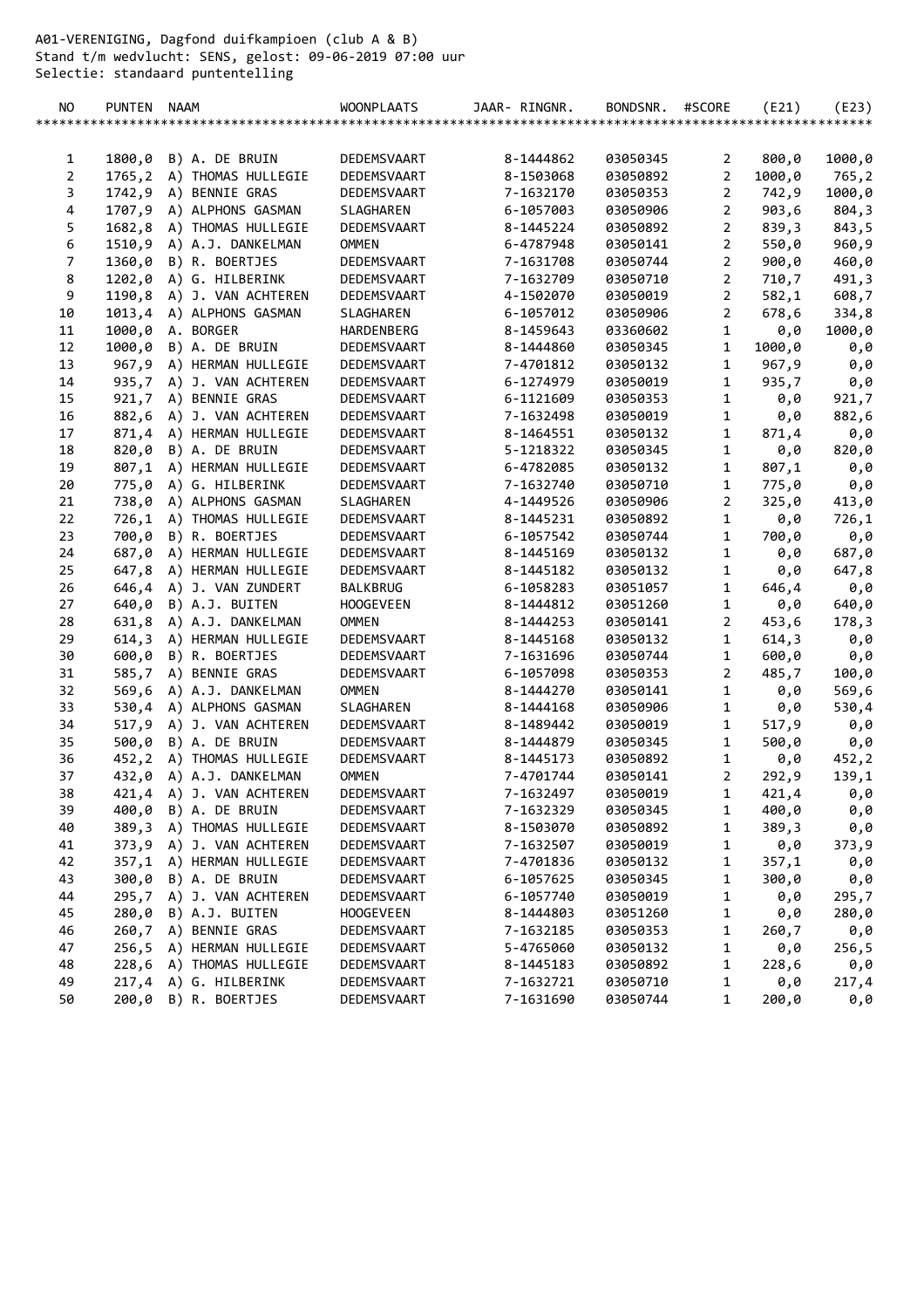| Kampioenschap:<br>Kampioenschap:<br>Kampioenschap: 17, (<br>Kampioenschap: 25, (<br>Kampioenschap: 33, ( |                      | 1, (<br>9, ( | 5 Vluchten geteld)<br>5 Vluchten geteld)<br>4 Vluchten geteld)<br>4 Vluchten geteld) |                  | 6 Vluchten geteld ) Vitesse onaangewezen (als afdeling)<br>Midfond onaangewezen (als afdeling)<br>Dagfond onaangewezen (als afdeling)<br>Jong vitesse onaangewezen (als afdeling)<br>Jong midfond onaangewezen (als afdeling) |                  |                  |                  |            |            |  |
|----------------------------------------------------------------------------------------------------------|----------------------|--------------|--------------------------------------------------------------------------------------|------------------|-------------------------------------------------------------------------------------------------------------------------------------------------------------------------------------------------------------------------------|------------------|------------------|------------------|------------|------------|--|
| No                                                                                                       | NPO-lidnr            |              | naam                                                                                 | punten           | score                                                                                                                                                                                                                         | Kamp:1           | Kamp:9           | Kamp:17          |            |            |  |
|                                                                                                          |                      |              |                                                                                      |                  |                                                                                                                                                                                                                               |                  |                  |                  |            |            |  |
| 1                                                                                                        | 03050892             |              | THOMAS HULLEGIE                                                                      | 9497,7           | 24                                                                                                                                                                                                                            | 4728,5           | 2893,4           | 1875,9           | 0,0        | 0,0        |  |
| 2                                                                                                        | 03050019             |              | J. VAN ACHTEREN                                                                      | 9339,3           | 21                                                                                                                                                                                                                            | 4648,8           | 2829,7           | 1860,7           | 0,0        | 0,0        |  |
| 3                                                                                                        | 03050132             |              | HERMAN HULLEGIE<br><b>BENNIE GRAS</b>                                                | 8814,2           | 27                                                                                                                                                                                                                            | 4423,5           | 2702,2           | 1688,5           | 0,0        | 0,0        |  |
| 4<br>5                                                                                                   | 03050353             |              |                                                                                      | 8730,8           | 29                                                                                                                                                                                                                            | 4501,8           | 2517,5           | 1711,5           | 0,0        | 0,0        |  |
| 6                                                                                                        | 03050906<br>03050710 |              | ALPHONS GASMAN<br>G. HILBERINK                                                       | 8170,0<br>7683,2 | 25<br>18                                                                                                                                                                                                                      | 3879,5<br>3801,9 | 2515,0<br>2446,3 | 1775,6<br>1435,0 | 0,0        | 0,0        |  |
| 7                                                                                                        | 03050141             |              | A.J. DANKELMAN                                                                       | 6268,0           | 16                                                                                                                                                                                                                            | 2131,2           | 2693,7           | 1443,1           | 0,0        | 0,0<br>0,0 |  |
| 8                                                                                                        | 03050230             |              | H. SCHREURS                                                                          | 5565,6           | $\overline{7}$                                                                                                                                                                                                                | 3406,9           | 2158,7           | 0,0              | 0,0<br>0,0 | 0,0        |  |
| 9                                                                                                        | 03050345             |              | A. DE BRUIN                                                                          | 5388,4           | 17                                                                                                                                                                                                                            | 2484,3           | 1361,1           | 1543,1           | 0,0        | 0,0        |  |
| 10                                                                                                       | 03059239             |              | FAM PAARDEHAAR                                                                       | 5004,2           | 12                                                                                                                                                                                                                            | 3316,0           | 1565,1           | 123,1            | 0,0        | 0,0        |  |
| 11                                                                                                       | 03051057             |              | J. VAN ZUNDERT                                                                       | 4891,9           | 7                                                                                                                                                                                                                             | 2080,6           | 2065,1           | 746,2            | 0,0        | 0,0        |  |
| 12                                                                                                       | 03050809             |              | RONALD MOES                                                                          | 4663,0           | 26                                                                                                                                                                                                                            | 2352,0           | 2310,9           | 0,0              | 0,0        | 0,0        |  |
| 13                                                                                                       | 03051138             |              | DIANA NIJMAN                                                                         | 4428,7           | 7                                                                                                                                                                                                                             | 2723,0           | 1705,7           | 0,0              | 0,0        | 0,0        |  |
| 14                                                                                                       | 03050744             |              | R. BOERTJES                                                                          | 4390,9           | 29                                                                                                                                                                                                                            | 2426,0           | 1151,1           | 813,9            | 0,0        | 0,0        |  |
| 15                                                                                                       | 03050001             |              | C. HULLEGIE                                                                          | 4330,9           | 13                                                                                                                                                                                                                            | 2527,1           | 1803,8           | 0,0              | 0,0        | 0,0        |  |
| 16                                                                                                       | 03051014             |              | J. BOERTJES                                                                          | 3137,7           | 30                                                                                                                                                                                                                            | 1650,0           | 1487,7           | 0,0              | 0,0        | 0,0        |  |
| 17                                                                                                       | 03051227             |              | HENNIE WESTRA                                                                        | 2990,4           | 7                                                                                                                                                                                                                             | 2327,9           | 662,5            | 0,0              | 0,0        | 0,0        |  |
| 18                                                                                                       | 03051260             |              | A.J. BUITEN                                                                          | 2705,6           | 10                                                                                                                                                                                                                            | 933,7            | 1131,9           | 640,0            | 0,0        | 0,0        |  |
| 19                                                                                                       | 03051022             |              | <b>GERARD BEKHUIS</b>                                                                | 2343,6           | 4                                                                                                                                                                                                                             | 1957,2           | 386,4            | 0,0              | 0,0        | 0,0        |  |
| 20                                                                                                       | 03059255             |              | V.LOHUIJZEN& V.DIJK                                                                  | 2050,6           | 6                                                                                                                                                                                                                             | 1650,6           | 400,0            | 0,0              | 0,0        | 0,0        |  |
| 21                                                                                                       | 03051080             |              | W. PRAAG                                                                             | 1033,6           | 13                                                                                                                                                                                                                            | 619,0            | 414,5            | 0,0              | 0,0        | 0,0        |  |
| 22                                                                                                       | 03360602             |              | A. BORGER                                                                            | 1000,0           | 1                                                                                                                                                                                                                             | 0,0              | 0,0              | 1000,0           | 0,0        | 0,0        |  |
| 23                                                                                                       | 03050086             |              | R.E. DE LANGE                                                                        | 627,8            | 2                                                                                                                                                                                                                             | 627,8            | 0,0              | 0,0              | 0,0        | 0,0        |  |
| 24                                                                                                       | 03050523             |              | J.M. KOSSE                                                                           | 483,5            | $\overline{2}$                                                                                                                                                                                                                | 483,5            | 0,0              | 0,0              | 0,0        | 0,0        |  |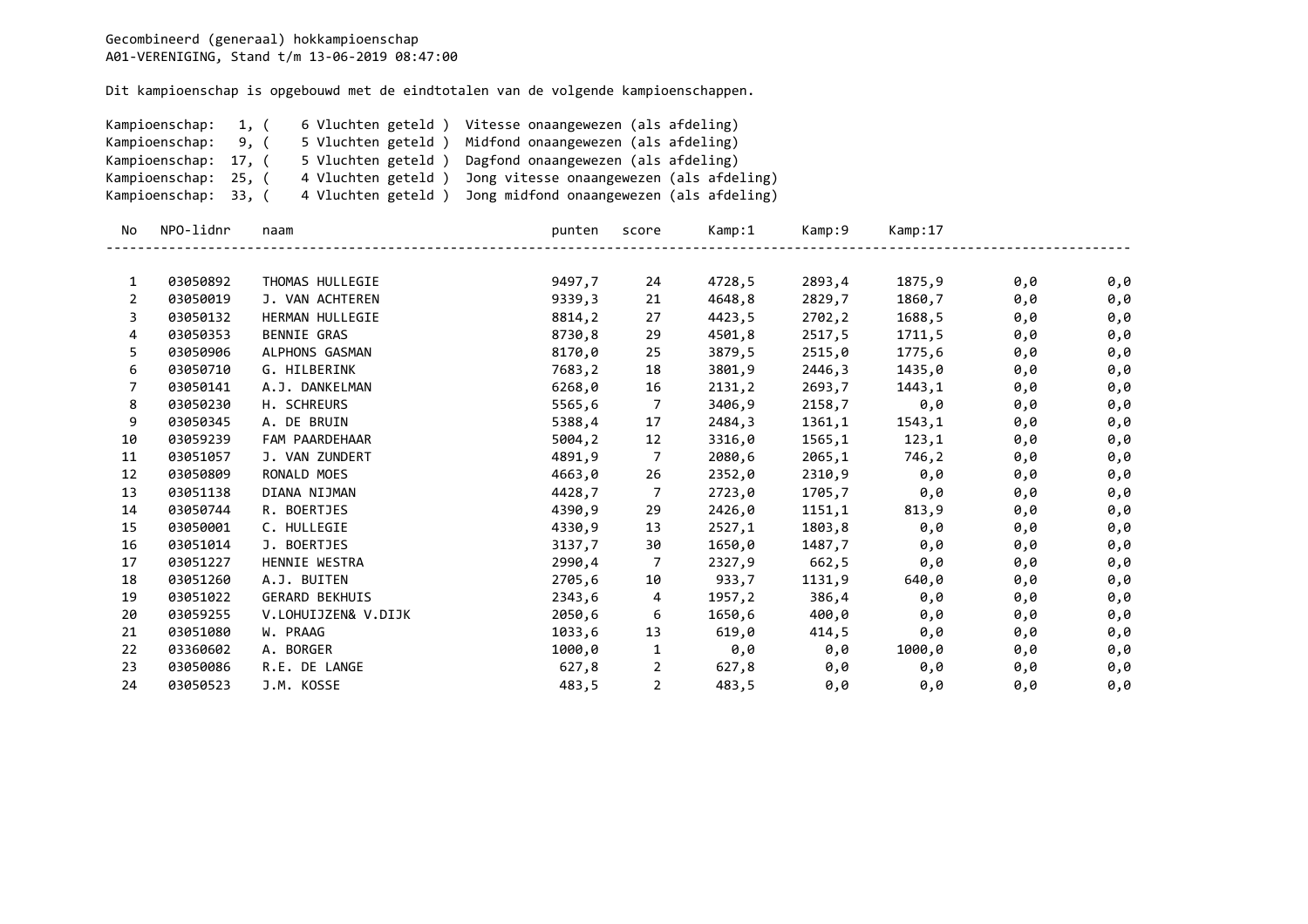| Kampioenschap:<br>3, (<br>Kampioenschap: 11, (<br>Kampioenschap: 19, (<br>Kampioenschap: 27, (<br>Kampioenschap: 35, ( |           | 6 Vluchten geteld) Vitesse aangewezen (als afdeling)<br>5 Vluchten geteld )<br>Midfond aangewezen (als afdeling)<br>5 Vluchten geteld )<br>Dagfond aangewezen (als afdeling)<br>4 Vluchten geteld)<br>Jong vitesse aangewezen (als afdeling) |                                                            |                |        |         |         |     |     |  |  |
|------------------------------------------------------------------------------------------------------------------------|-----------|----------------------------------------------------------------------------------------------------------------------------------------------------------------------------------------------------------------------------------------------|------------------------------------------------------------|----------------|--------|---------|---------|-----|-----|--|--|
|                                                                                                                        |           |                                                                                                                                                                                                                                              | 4 Vluchten geteld ) Jong midfond aangewezen (als afdeling) |                |        |         |         |     |     |  |  |
| No.                                                                                                                    | NPO-lidnr | naam                                                                                                                                                                                                                                         | punten                                                     | score          | Kamp:3 | Kamp:11 | Kamp:19 |     |     |  |  |
| 1                                                                                                                      | 03050353  | <b>BENNIE GRAS</b>                                                                                                                                                                                                                           | 3778,8                                                     | 9              | 1603,2 | 1267,9  | 907,7   | 0,0 | 0,0 |  |  |
| 2                                                                                                                      | 03050892  | THOMAS HULLEGIE                                                                                                                                                                                                                              | 3642,0                                                     | 10             | 2108,2 | 1241,3  | 292,6   | 0,0 | 0,0 |  |  |
| 3                                                                                                                      | 03050906  | ALPHONS GASMAN                                                                                                                                                                                                                               | 2718,9                                                     | 9              | 1431,2 | 619, 2  | 668,6   | 0,0 | 0,0 |  |  |
| 4                                                                                                                      | 03050019  | J. VAN ACHTEREN                                                                                                                                                                                                                              | 2624,8                                                     | 7              | 1798,4 | 826,4   | 0,0     | 0,0 | 0,0 |  |  |
| 5                                                                                                                      | 03050132  | HERMAN HULLEGIE                                                                                                                                                                                                                              | 2398,5                                                     | 7              | 1361,9 | 940,5   | 96,2    | 0,0 | 0,0 |  |  |
| 6                                                                                                                      | 03050710  | G. HILBERINK                                                                                                                                                                                                                                 | 2111,6                                                     | $\overline{7}$ | 864,5  | 794,9   | 452,1   | 0,0 | 0,0 |  |  |
| 7                                                                                                                      | 03050230  | H. SCHREURS                                                                                                                                                                                                                                  | 1967,4                                                     | 7              | 1018,8 | 948,5   | 0,0     | 0,0 | 0,0 |  |  |
| 8                                                                                                                      | 03051138  | DIANA NIJMAN                                                                                                                                                                                                                                 | 1757,0                                                     | 6              | 1204,4 | 552,6   | 0,0     | 0,0 | 0,0 |  |  |
| 9                                                                                                                      | 03051057  | J. VAN ZUNDERT                                                                                                                                                                                                                               | 1628,1                                                     | 6              | 649,7  | 605,4   | 373,1   | 0,0 | 0,0 |  |  |
| 10                                                                                                                     | 03050141  | A.J. DANKELMAN                                                                                                                                                                                                                               | 1553,8                                                     | 4              | 944,3  | 609,5   | 0,0     | 0,0 | 0,0 |  |  |
| 11                                                                                                                     | 03050744  | R. BOERTJES                                                                                                                                                                                                                                  | 1502,0                                                     | 7              | 636,8  | 285, 2  | 580,0   | 0,0 | 0,0 |  |  |
| 12                                                                                                                     | 03050345  | A. DE BRUIN                                                                                                                                                                                                                                  | 1426,5                                                     | 8              | 913,8  | 362,7   | 150,0   | 0,0 | 0,0 |  |  |
| 13                                                                                                                     | 03050809  | RONALD MOES                                                                                                                                                                                                                                  | 1014,7                                                     | 5              | 575,2  | 439,5   | 0,0     | 0,0 | 0,0 |  |  |
| 14                                                                                                                     | 03050001  | C. HULLEGIE                                                                                                                                                                                                                                  | 939,8                                                      | 5              | 616,7  | 323,1   | 0,0     | 0,0 | 0,0 |  |  |
| 15                                                                                                                     | 03059255  | V.LOHUIJZEN& V.DIJK                                                                                                                                                                                                                          | 927,2                                                      | 4              | 833,4  | 93,8    | 0,0     | 0,0 | 0,0 |  |  |
| 16                                                                                                                     | 03051022  | <b>GERARD BEKHUIS</b>                                                                                                                                                                                                                        | 867,4                                                      | 3              | 867,4  | 0,0     | 0,0     | 0,0 | 0,0 |  |  |
| 17                                                                                                                     | 03051260  | A.J. BUITEN                                                                                                                                                                                                                                  | 674,2                                                      | 4              | 283,8  | 70,5    | 320,0   | 0,0 | 0,0 |  |  |
| 18                                                                                                                     | 03059239  | FAM PAARDEHAAR                                                                                                                                                                                                                               | 578,4                                                      | 2              | 578,4  | 0,0     | 0,0     | 0,0 | 0,0 |  |  |
| 19                                                                                                                     | 03051014  | J. BOERTJES                                                                                                                                                                                                                                  | 569,5                                                      | 3              | 111,9  | 457,7   | 0,0     | 0,0 | 0,0 |  |  |
| 20                                                                                                                     | 03051227  | HENNIE WESTRA                                                                                                                                                                                                                                | 535,9                                                      | 3              | 535,9  | 0,0     | 0,0     | 0,0 | 0,0 |  |  |
| 21                                                                                                                     | 03360602  | A. BORGER                                                                                                                                                                                                                                    | 500,0                                                      | $\mathbf{1}$   | 0,0    | 0,0     | 500,0   | 0,0 | 0,0 |  |  |
| 22                                                                                                                     | 03050086  | R.E. DE LANGE                                                                                                                                                                                                                                | 63,6                                                       | $\mathbf{1}$   | 63,6   | 0,0     | 0,0     | 0,0 | 0,0 |  |  |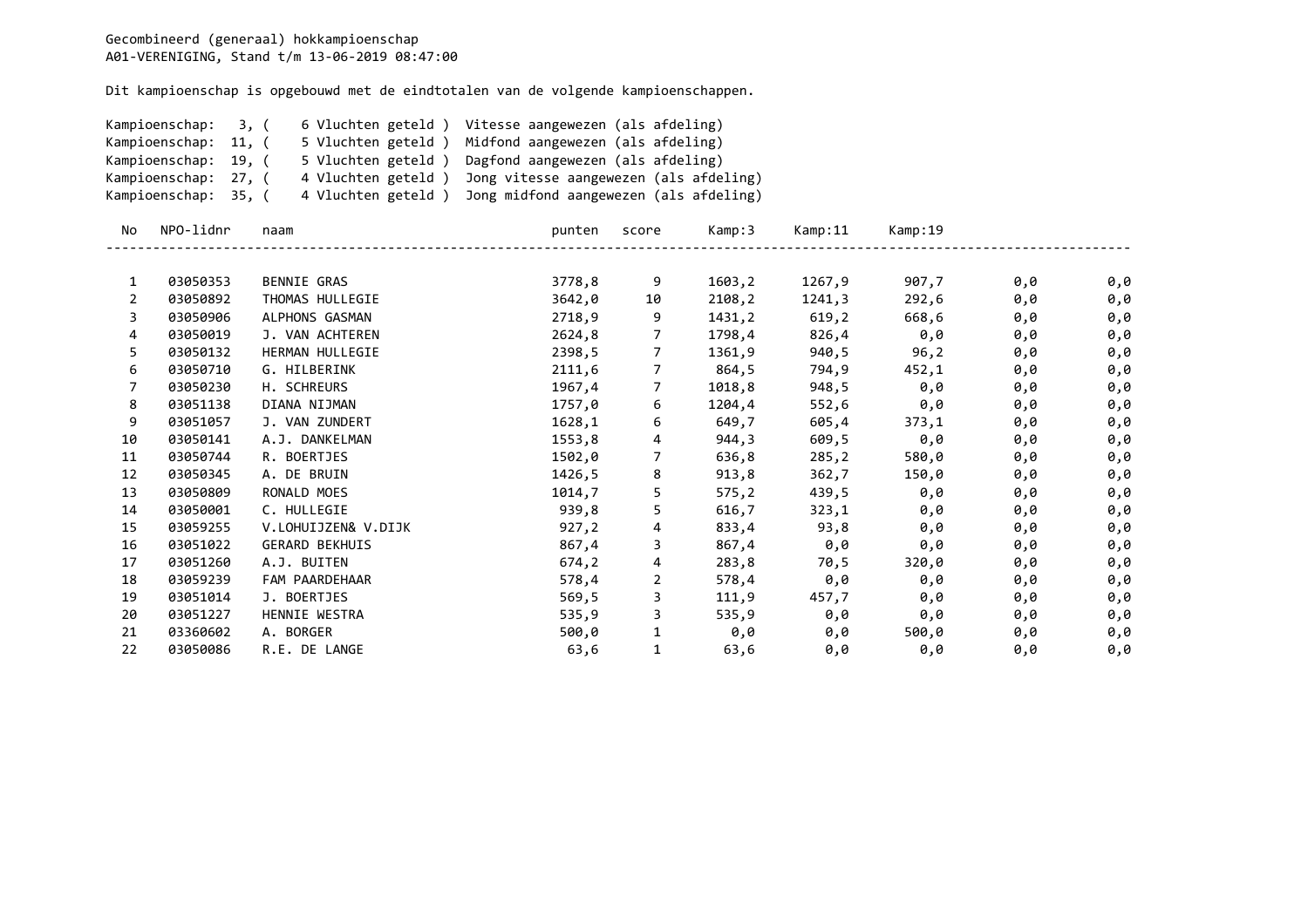A01-VERENIGING, Generaal duifkampioen (als afdeling) Stand t/m wedvlucht: SENS, gelost: 09-06-2019 07:00 uur Selectie: standaard puntentelling

| NO. | PUNTEN NAAM |                           | <b>WOONPLAATS</b> | JAAR- RINGNR. | BONDSNR. | #SCORE | (V47)  | (V48)  | (M49)  | (M50)  | (V51)   | (E21)  | (M52)             | (E23)  |
|-----|-------------|---------------------------|-------------------|---------------|----------|--------|--------|--------|--------|--------|---------|--------|-------------------|--------|
|     |             |                           |                   |               |          |        |        |        |        |        | ******* |        | ***************** | ****** |
|     |             |                           |                   |               |          |        |        |        |        |        |         |        |                   |        |
| 1   |             | 5657,7 A) THOMAS HULLEGIE | DEDEMSVAART       | 8-1445183     | 03050892 | 9      | 573,0  | 721,6  | 291,9  | 910,7  | 0,0     | 423,1  | 717,4             | 131,0  |
| 2   | 5656,5      | A) BENNIE GRAS            | DEDEMSVAART       | 6-1121609     | 03050353 | 8      | 868,6  | 155,7  | 682,4  | 687,6  | 0,0     | 0,0    | 633,7             | 937,9  |
| 3   |             | 5287,7 A) THOMAS HULLEGIE | DEDEMSVAART       | 8-1503068     | 03050892 | 7      | 0,0    | 647,4  | 258,8  | 903,3  | 0,0     | 1000,0 | 968,6             | 813,8  |
| 4   |             | 5195,6 A) THOMAS HULLEGIE | DEDEMSVAART       | 8-1003611     | 03050892 | 7      | 967,2  | 935,1  | 550,0  | 457,0  | 706,3   | 0,0    | 947,7             | 0,0    |
| 5   |             | 5024,3 A) J. VAN ACHTEREN | DEDEMSVAART       | 7-1632498     | 03050019 | 6      | 855,5  | 740,2  | 894,1  | 732,2  | 0,0     | 0,0    | 895,3             | 906,9  |
| 6   |             | 4884,6 A) THOMAS HULLEGIE | DEDEMSVAART       | 8-1445223     | 03050892 | 7      | 303,6  | 0,0    | 907,4  | 709,9  | 895,8   | 0,0    | 916,3             | 0,0    |
| 7   |             | 4723,5 A) J. VAN ACHTEREN | DEDEMSVAART       | 6-1057728     | 03050019 | 6      | 126,3  | 0,0    | 920,6  | 992,6  | 905,3   | 0,0    | 0,0               | 0,0    |
| 8   |             | 4720,1 A) HERMAN HULLEGIE | DEDEMSVAART       | 5-1384036     | 03050132 | 7      | 743,8  | 879,4  | 0,0    | 799,2  | 488,4   | 0,0    | 822,1             | 0,0    |
| 9   |             | 4707,6 A) THOMAS HULLEGIE | DEDEMSVAART       | 8-1503067     | 03050892 | 8      | 310,2  | 981,4  | 609,6  | 680,2  | 801,1   | 0,0    | 686,0             | 0,0    |
| 10  | 4683,9      | A) BENNIE GRAS            | DEDEMSVAART       | 7-1632188     | 03050353 | 5      | 0,0    | 944,3  | 0,0    | 1000,0 | 962,1   | 0,0    | 853,5             | 0,0    |
| 11  |             | 4581,3 A) HERMAN HULLEGIE | DEDEMSVAART       | 8-1595699     | 03050132 | 7      | 737,2  | 0,0    | 834,6  | 486,8  | 497,9   | 0,0    | 508,1             | 0,0    |
| 12  |             | 4443,7 A) THOMAS HULLEGIE | DEDEMSVAART       | 8-1445185     | 03050892 | 5      | 776,6  | 833,0  | 973,5  | 0,0    | 1000,0  | 0,0    | 0,0               | 0,0    |
| 13  |             | 4390,0 A) A.J. DANKELMAN  | <b>OMMEN</b>      | 7-4701733     | 03050141 | 5      | 1000,0 | 888,7  | 847,8  | 0,0    | 0,0     | 0,0    | 926,7             | 0,0    |
| 14  |             | 4370,1 A) HERMAN HULLEGIE | DEDEMSVAART       | 7-1631662     | 03050132 | 5      | 0,0    | 1000,0 | 728,7  | 806,6  | 0,0     | 0,0    | 0,0               | 0,0    |
| 15  |             | 4364,0 A) THOMAS HULLEGIE | DEDEMSVAART       | 8-1445178     | 03050892 | 6      | 927,7  | 962,9  | 854,4  | 665,3  | 791,6   | 0,0    | 0,0               | 162,1  |
| 16  |             | 4324,6 B) H. SCHREURS     | DEDEMSVAART       | 7-1632470     | 03050230 | 7      | 894,9  | 0,0    | 569,9  | 114,9  | 924,2   | 0,0    | 801,2             | 0,0    |
| 17  |             | 4202,2 A) THOMAS HULLEGIE | DEDEMSVAART       | 8-1595696     | 03050892 | 6      | 0,0    | 0,0    | 947,1  | 828,9  | 772,6   | 0,0    | 497,7             | 0,0    |
| 18  | 4041,5      | A) ALPHONS GASMAN         | SLAGHAREN         | 7-6208074     | 03050906 | 6      | 875,2  | 990,7  | 0,0    | 509,1  | 554,7   | 0,0    | 0,0               | 0,0    |
| 19  |             | 4004,6 A) G. HILBERINK    | DEDEMSVAART       | 7-1632709     | 03050710 | 7      | 192,0  | 0,0    | 239,0  | 650,4  | 0,0     | 792,3  | 0,0               | 596,6  |
| 20  |             | 3995,4 A) BENNIE GRAS     | DEDEMSVAART       | 7-1632170     | 03050353 | 5      | 973,7  | 0,0    | 364,7  | 0,0    | 0,0     | 815,4  | 0,0               | 1000,0 |
| 21  |             | 3935,1 A) ALPHONS GASMAN  | SLAGHAREN         | 5-1218196     | 03050906 | 7      | 697,8  | 0,0    | 960,3  | 553,7  | 355,8   | 0,0    | 225,6             | 0,0    |
| 22  |             | 3896,3 A) HERMAN HULLEGIE | DEDEMSVAART       | 7-1631650     | 03050132 | 5      | 0,0    | 953,6  | 940,4  | 940,5  | 0,0     | 0,0    | 0,0               | 0,0    |
| 23  |             | 3870,0 A) THOMAS HULLEGIE | DEDEMSVAART       | 8-1503750     | 03050892 | 4      | 0,0    | 907,2  | 1000,0 | 962,8  | 0,0     | 0,0    | 0,0               | 0,0    |
| 24  |             | 3800,0 A) J. VAN ACHTEREN | DEDEMSVAART       | 8-1489449     | 03050019 | 5      | 0,0    | 0,0    | 914,0  | 293,4  | 763,2   | 0,0    | 937,2             | 0,0    |
| 25  |             | 3756,1 A) ALPHONS GASMAN  | SLAGHAREN         | 4-1449526     | 03050906 | 7      | 599,3  | 480,4  | 0,0    | 576,0  | 0,0     | 492,3  | 884,9             | 534,5  |
| 26  |             | 3731,0 A) J. VAN ACHTEREN | DEDEMSVAART       | 6-1274979     | 03050019 | 5      | 0,0    | 0,0    | 536,8  | 933,1  | 0,0     | 953,8  | 0,0               | 0,0    |
| 27  |             | 3688,1 A) THOMAS HULLEGIE | DEDEMSVAART       | 8-1503062     | 03050892 | 6      | 0,0    | 730,9  | 808,1  | 657,9  | 0,0     | 376,9  | 0,0               | 0,0    |
| 28  |             | 3532,4 A) J. VAN ACHTEREN | DEDEMSVAART       | 7-1632508     | 03050019 | 5      | 947,4  | 666,0  | 669,1  | 590,9  | 658,9   | 0,0    | 0,0               | 0,0    |
| 29  |             | 3513,9 A) ALPHONS GASMAN  | SLAGHAREN         | 6-1057012     | 03050906 | 6      | 980,3  | 0,0    | 0,0    | 375,2  | 0,0     | 769,2  | 487,2             | 472,4  |
| 30  |             | 3471,5 B) H. SCHREURS     | DEDEMSVAART       | 7-1632473     | 03050230 | 7      | 619,0  | 0,0    | 662,5  | 695,0  | 251,6   | 0,0    | 120,9             | 0,0    |
| 31  |             | 3384,5 B) H. SCHREURS     | DEDEMSVAART       | 4-1449788     | 03050230 | 6      | 789,8  | 0,0    | 397,8  | 196,7  | 631,8   | 0,0    | 539,5             | 0,0    |
| 32  |             | 3381,6 A) ALPHONS GASMAN  | SLAGHAREN         | 6-1057003     | 03050906 | 6      | 448,2  | 0,0    | 0,0    | 791,7  | 0,0     | 930,8  | 183,7             | 844,8  |
| 33  |             | 3373,6 A) J. VAN ACHTEREN | DEDEMSVAART       | 8-1445329     | 03050019 | 5      | 0,0    | 424,7  | 0,0    | 776,9  | 848,4   | 0,0    | 361,6             | 0,0    |
| 34  |             | 3369,5 A) A.J. DANKELMAN  | <b>OMMEN</b>      | 6-4787948     | 03050141 | 5      | 421,9  | 0,0    | 986,8  | 338,0  | 0,0     | 653,8  | 0,0               | 969,0  |
| 35  | 3357,0      | A) THOMAS HULLEGIE        | DEDEMSVAART       | 8-1595801     | 03050892 | 4      | 770,1  | 897,9  | 689,0  | 0,0    | 0,0     | 0,0    | 1000,0            | 0,0    |
| 36  | 3311,5      | A) J. VAN ACHTEREN        | DEDEMSVAART       | 8-1445328     | 03050019 | 5      | 0,0    | 851,5  | 563, 2 | 985,1  | 507,4   | 0,0    | 0,0               | 0,0    |
| 37  |             | 3303,7 B) DIANA NIJMAN    | BALKBRUG          | 6-4782070     | 03051138 | 5      | 0,0    | 656,7  | 0,0    | 858,7  | 509,1   | 0,0    | 304,5             | 0,0    |
| 38  |             | 3257,0 A) J. VAN ACHTEREN | DEDEMSVAART       | 7-1632514     | 03050019 | 4      | 0,0    | 0,0    | 801,5  | 0,0    | 630,5   | 0,0    | 0,0               | 0,0    |
| 39  |             | 3254,2 A) HERMAN HULLEGIE | DEDEMSVAART       | 8-1445169     | 03050132 | 6      | 730,7  | 434,0  | 411,0  | 643,0  | 0,0     | 0,0    | 0,0               | 751,7  |
| 40  |             | 3183,6 A) G. HILBERINK    | DEDEMSVAART       | 7-1632718     | 03050710 | 5      | 520,4  | 0,0    | 0,0    | 873,6  | 0,0     | 307,7  | 602,3             | 0,0    |
| 41  |             | 3148,3 A) THOMAS HULLEGIE | DEDEMSVAART       | 8-1464544     | 03050892 | 5      | 0,0    | 0,0    | 464,0  | 471,9  | 886,3   | 0,0    | 727,9             | 0,0    |
| 42  |             | 3050,1 A) THOMAS HULLEGIE | DEDEMSVAART       | 8-1445173     | 03050892 | 4      | 691,2  | 916,5  | 0,0    | 0,0    | 876,8   | 0,0    | 0,0               | 565,5  |
| 43  |             | 3041,5 A) HERMAN HULLEGIE | DEDEMSVAART       | 5-4765055     | 03050132 | 6      | 717,5  | 211,3  | 867,6  | 851,2  | 0,0     | 192,3  | 0,0               | 0,0    |
| 44  |             | 3013,6 A) THOMAS HULLEGIE | DEDEMSVAART       | 8-1503416     | 03050892 | 6      | 612,4  | 573,2  | 377,9  | 464,5  | 0,0     | 0,0    | 403,5             | 0,0    |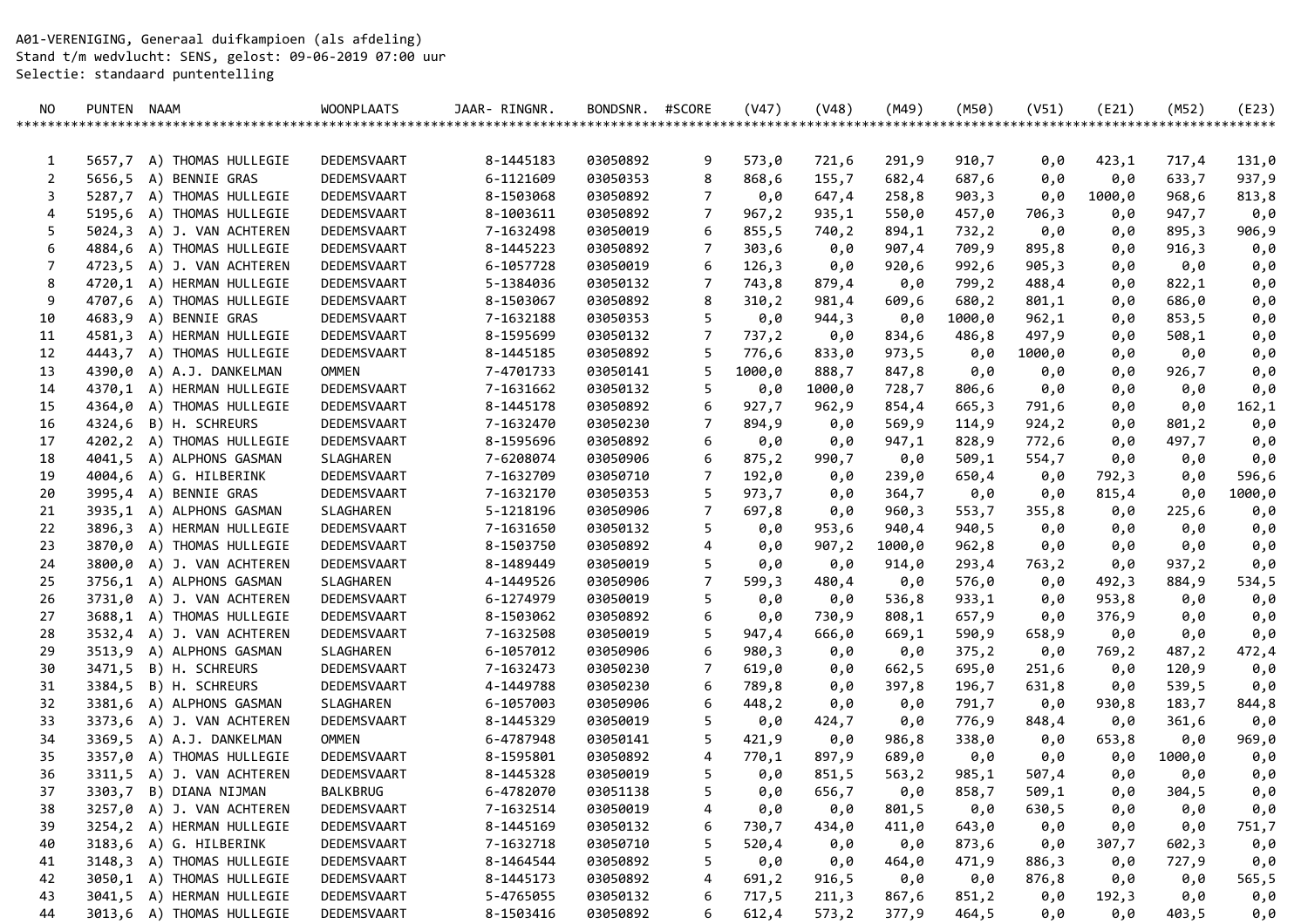| 45 | 3000,1 A) HERMAN HULLEGIE | DEDEMSVAART | 8-1445182 | 03050132 | 0.0   | 972,2 | 953,7 | 0.0   | 0.0   | 0.0   | 0.0   | 720,7 |
|----|---------------------------|-------------|-----------|----------|-------|-------|-------|-------|-------|-------|-------|-------|
| 46 | 2977,0 A) G. HILBERINK    | DEDEMSVAART | 7-1632726 | 03050710 | 0.0   | 860.8 | 768,4 | 821,5 | 526,3 | 0.0   | 0.0   | 0.0   |
| 47 | 2967,8 A) A.J. DANKELMAN  | OMMEN       | 6-4787951 | 03050141 | 632.1 | 369,1 | 781,6 | 784,3 | 0.0   | 284,6 | 0.0   | 0.0   |
| 48 | 2917,5 A) HERMAN HULLEGIE | DEDEMSVAART | 8-1445179 | 03050132 | 487.6 | 471.1 | 0.0   | 977.7 | 981,1 | 0.0   | 0.0   | 0.0   |
| 49 | 2911,4 A) THOMAS HULLEGIE | DEDEMSVAART | 8-1503070 | 03050892 | 0.0   | 703,1 | 437,5 | 122,3 | 0.0   | 538.5 | 382.6 | 0.0   |
| 50 | 2895,3 A) HERMAN HULLEGIE | DEDEMSVAART | 7-4701812 | 03050132 | 0.0   | 805,2 | 675,7 | 0.0   | 0.0   | 976.9 | 0.0   | 0.0   |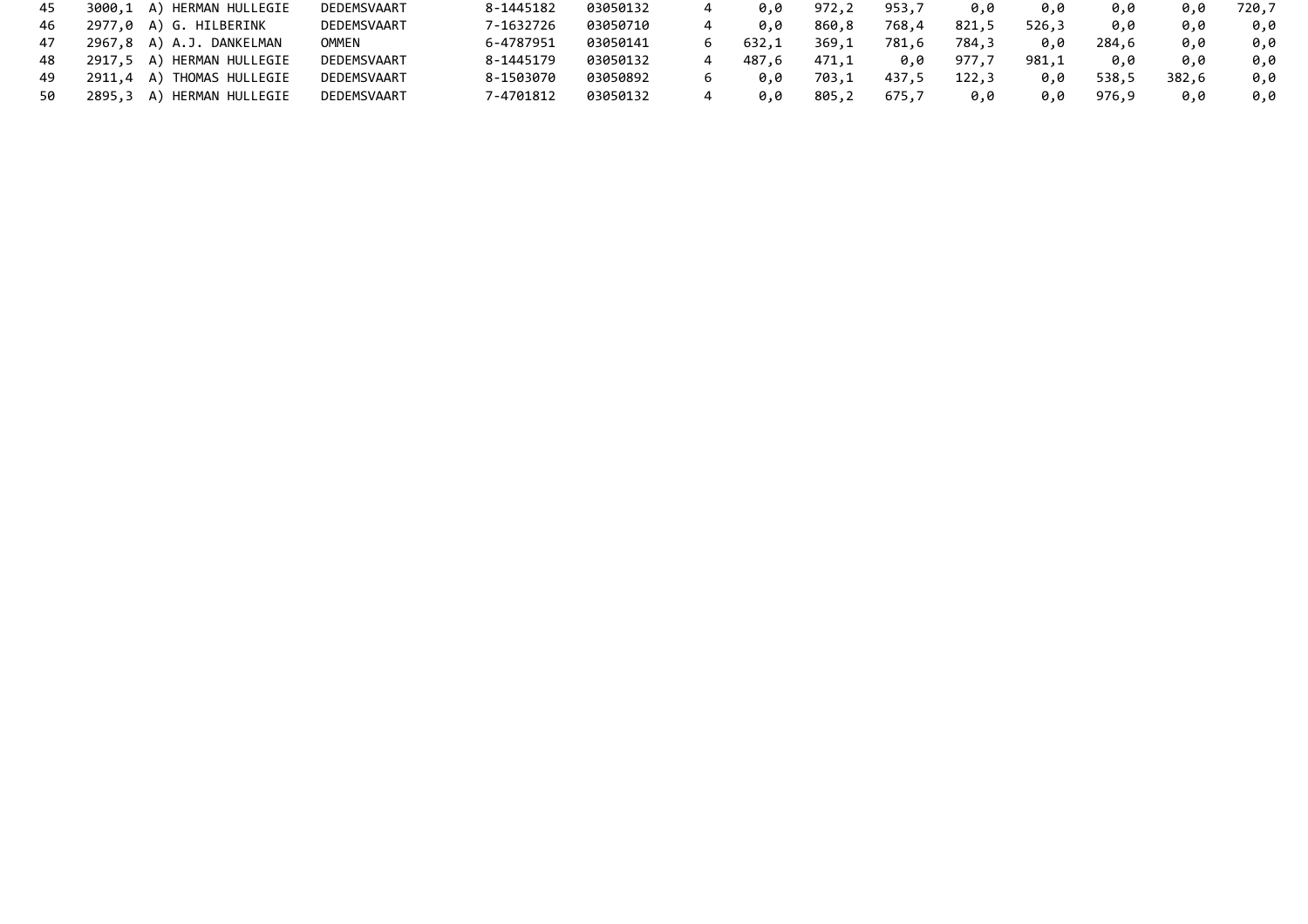|                | Kampioenschap:       | 6 Vluchten geteld)<br>5, ( | Vitesse onaangewezen (club A & B)      |                |        |         |         |     |     |
|----------------|----------------------|----------------------------|----------------------------------------|----------------|--------|---------|---------|-----|-----|
|                | Kampioenschap: 13, ( | 5 Vluchten geteld )        | Midfond onaangewezen (club A & B)      |                |        |         |         |     |     |
|                | Kampioenschap: 21, ( | 5 Vluchten geteld)         | Dagfond onaangewezen (club A & B)      |                |        |         |         |     |     |
|                | Kampioenschap: 29, ( | 4 Vluchten geteld)         | Jong vitesse onaangewezen (club A & B) |                |        |         |         |     |     |
|                | Kampioenschap: 37, ( | 4 Vluchten geteld)         | Jong midfond onaangewezen (club A & B) |                |        |         |         |     |     |
| No             | NPO-lidnr            | naam                       | punten                                 | score          | Kamp:5 | Kamp:13 | Kamp:21 |     |     |
| 1              | 03050892             | THOMAS HULLEGIE            | 9388,4                                 | 10             | 4685,7 | 2859,3  | 1843,5  | 0,0 | 0,0 |
| 2              | 03050353             | <b>BENNIE GRAS</b>         | 8435,0                                 | 10             | 4348,0 | 2344,2  | 1742,9  | 0,0 | 0,0 |
| 3              | 03050019             | J. VAN ACHTEREN            | 8306,1                                 | 10             | 3802,8 | 2685,0  | 1818,3  | 0,0 | 0,0 |
| 4              | 03050345             | A. DE BRUIN                | 8039,2                                 | 10             | 3696,3 | 2343,0  | 2000,0  | 0,0 | 0,0 |
| 5              | 03050132             | HERMAN HULLEGIE            | 7949,8                                 | 10             | 4083,1 | 2411,8  | 1455,0  | 0,0 | 0,0 |
| 6              | 03050906             | ALPHONS GASMAN             | 7328,6                                 | 9              | 3328,6 | 2292,0  | 1707,9  | 0,0 | 0,0 |
| $\overline{7}$ | 03050230             | H. SCHREURS                | 6761,4                                 | 7              | 3943,5 | 2817,8  | 0,0     | 0,0 | 0,0 |
| 8              | 03050744             | R. BOERTJES                | 6745,5                                 | 10             | 3458,8 | 1926,7  | 1360,0  | 0,0 | 0,0 |
| 9              | 03051138             | DIANA NIJMAN               | 6130,8                                 | 7              | 3498,9 | 2631,8  | 0,0     | 0,0 | 0,0 |
| 10             | 03050141             | A.J. DANKELMAN             | 6091,3                                 | 8              | 2419,7 | 2257,2  | 1414,4  | 0,0 | 0,0 |
| 11             | 03050001             | C. HULLEGIE                | 5867,1                                 | 7              | 3589,7 | 2277,4  | 0,0     | 0,0 | 0,0 |
| 12             | 03050809             | RONALD MOES                | 5657,4                                 | $\overline{7}$ | 2751,1 | 2906,3  | 0,0     | 0,0 | 0,0 |
| 13             | 03050710             | G. HILBERINK               | 5389,5                                 | 9              | 2511,3 | 1612,0  | 1266,3  | 0,0 | 0,0 |
| 14             | 03051014             | J. BOERTJES                | 3601,3                                 | 6              | 1619,2 | 1982,2  | 0,0     | 0,0 | 0,0 |
| 15             | 03051227             | HENNIE WESTRA              | 3509,9                                 | 5              | 2847,4 | 662,5   | 0,0     | 0,0 | 0,0 |
| 16             | 03051057             | J. VAN ZUNDERT             | 3103,1                                 | 5              | 1159,1 | 1297,5  | 646,4   | 0,0 | 0,0 |
| 17             | 03051022             | <b>GERARD BEKHUIS</b>      | 3088,8                                 | 4              | 2702,4 | 386,4   | 0,0     | 0,0 | 0,0 |
| 18             | 03059255             | V.LOHUIJZEN& V.DIJK        | 2899,2                                 | 4              | 2499,2 | 400,0   | 0,0     | 0,0 | 0,0 |
| 19             | 03059239             | FAM PAARDEHAAR             | 2792,4                                 | 5              | 1722,1 | 1070,3  | 0,0     | 0,0 | 0,0 |
| 20             | 03051260             | A.J. BUITEN                | 2766,8                                 | $\overline{7}$ | 949,6  | 1177,2  | 640,0   | 0,0 | 0,0 |
| 21             | 03051080             | W. PRAAG                   | 1237,5                                 | $\overline{2}$ | 550,0  | 687,5   | 0,0     | 0,0 | 0,0 |
| 22             | 03360602             | A. BORGER                  | 1000,0                                 | $\mathbf{1}$   | 0,0    | 0,0     | 1000,0  | 0,0 | 0,0 |
| 23             | 03050086             | R.E. DE LANGE              | 959,1                                  | $\mathbf{1}$   | 959,1  | 0,0     | 0,0     | 0,0 | 0,0 |
| 24             | 03050523             | J.M. KOSSE                 | 678,6                                  | $\mathbf{1}$   | 678,6  | 0,0     | 0,0     | 0,0 | 0,0 |
|                |                      |                            |                                        |                |        |         |         |     |     |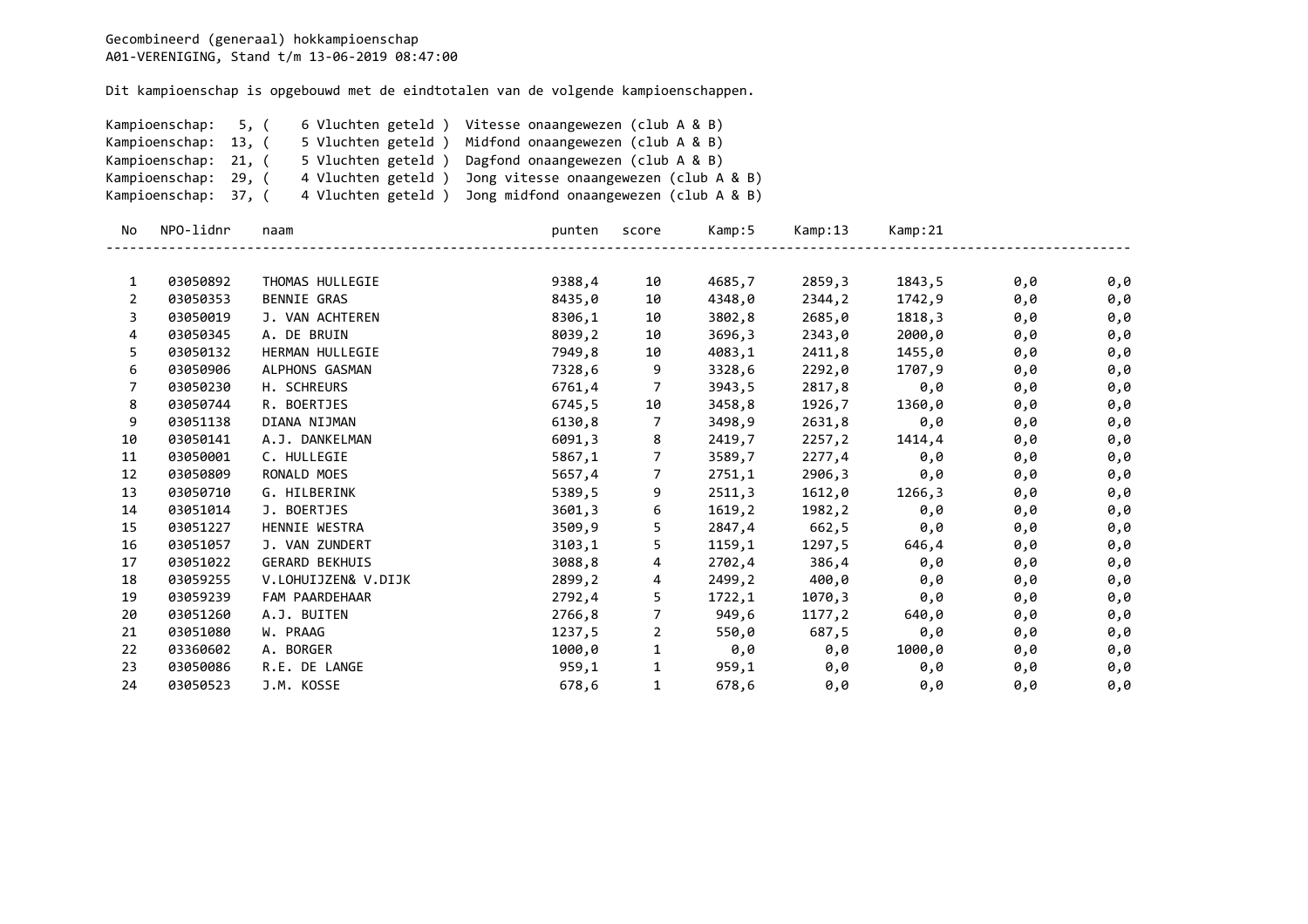|              | Kampioenschap:       | 6 Vluchten geteld )<br>7, ( | Vitesse aangewezen (club A & B)                         |                |                     |                |                     |     |     |
|--------------|----------------------|-----------------------------|---------------------------------------------------------|----------------|---------------------|----------------|---------------------|-----|-----|
|              | Kampioenschap: 15, ( | 5 Vluchten geteld)          | Midfond aangewezen (club A & B)                         |                |                     |                |                     |     |     |
|              | Kampioenschap: 23, ( | 5 Vluchten geteld)          | Dagfond aangewezen (club A & B)                         |                |                     |                |                     |     |     |
|              | Kampioenschap: 31, ( | 4 Vluchten geteld)          | Jong vitesse aangewezen (club A & B)                    |                |                     |                |                     |     |     |
|              | Kampioenschap: 39, ( |                             | 4 Vluchten geteld) Jong midfond aangewezen (club A & B) |                |                     |                |                     |     |     |
| No.          | NPO-lidnr            | naam                        | punten                                                  | score          | Kamp:7              | Kamp:15        | Kamp:23             |     |     |
| $\mathbf{1}$ | 03050353             | BENNIE GRAS                 | 3195,7                                                  | 8              | 1300,9              | 1023,3         | 871,4               | 0,0 | 0,0 |
| 2            | 03050230             | H. SCHREURS                 | 2819,3                                                  | $7^{\circ}$    | 1441,0              | 1378,2         | $\theta$ , $\theta$ | 0,0 | 0,0 |
| 3            | 03050892             | THOMAS HULLEGIE             | 2690,6                                                  | 9              |                     | 1627,8 948,4   | 114,3               | 0,0 | 0,0 |
| 4            | 03050345             | A. DE BRUIN                 | 2450,7                                                  | 8              | 1220,8              | 1079,9         | 150,0               | 0,0 | 0,0 |
| 5            | 03051138             | DIANA NIJMAN                | 2358,3                                                  | 6              | 1491,3              |                | 867,1 0,0           | 0,0 | 0,0 |
| 6            | 03050019             | J. VAN ACHTEREN             | 2034,8                                                  | 6              | 1432,8              | 602,0          | 0,0                 | 0,0 | 0,0 |
| 7            | 03050744             | R. BOERTJES                 | 2020,5                                                  | 7              | 1155,2              | 285,2          | 580,0               | 0,0 | 0,0 |
| 8            | 03050132             | HERMAN HULLEGIE             | 1796,8                                                  | 5              | 948,4               |                | 848,4 0,0           | 0,0 | 0,0 |
| 9            | 03050001             | C. HULLEGIE                 | 1519,9                                                  | 5              | 1013,6              |                | 506,3 0,0           | 0,0 | 0,0 |
| 10           | 03050809             | RONALD MOES                 | 1469,8                                                  | 5              | 856,1               | 613,6          | 0,0                 | 0,0 | 0,0 |
| 11           | 03050906             | ALPHONS GASMAN              | 1341,6                                                  | 5              |                     | 777,0 0,0      | 564,7               | 0,0 | 0,0 |
| 12           | 03059255             | V.LOHUIJZEN& V.DIJK         | 1321,9                                                  | 4              |                     |                | $1228,2$ 93,8 0,0   | 0,0 | 0,0 |
| 13           | 03050141             | A.J. DANKELMAN              | 1243,9                                                  | 3              | 877,3               | 366,7          | 0,0                 | 0,0 | 0,0 |
| 14           | 03050710             | G. HILBERINK                | 1097,4                                                  | $\overline{7}$ | 271,9               | 529,8          | 295,7               | 0,0 | 0,0 |
| 15           | 03051022             | <b>GERARD BEKHUIS</b>       | 1023,9                                                  | 3              |                     | $1023,9$ $0,0$ | 0,0                 | 0,0 | 0,0 |
| 16           | 03051227             | HENNIE WESTRA               | 1013,3                                                  | 3              | 1013,3              | 0,0            | 0,0                 | 0,0 | 0,0 |
| 17           | 03051260             | A.J. BUITEN                 | 674, 2                                                  | 4              |                     | 283,8 70,5     | 320,0               | 0,0 | 0,0 |
| 18           | 03051014             | J. BOERTJES                 | 655,2                                                   | 3              | 111,9               | 543,4          | 0,0                 | 0,0 | 0,0 |
| 19           | 03051057             | J. VAN ZUNDERT              | 585,9                                                   | $\overline{2}$ | 262,7               | 0,0            | 323, 2              | 0,0 | 0,0 |
| 20           | 03360602             | A. BORGER                   | 500,0                                                   | $\mathbf{1}$   | $\Theta$ , $\Theta$ | 0,0            | 500,0               | 0,0 | 0,0 |
| 21           | 03059239             | FAM PAARDEHAAR              | 70,5                                                    | $\mathbf{1}$   | 70,5                | 0,0            | $\theta$ , $\theta$ | 0,0 | 0,0 |
| 22           | 03050086             | R.E. DE LANGE               | 63,6                                                    | $\mathbf{1}$   | 63,6                | 0,0            | 0,0                 | 0,0 | 0,0 |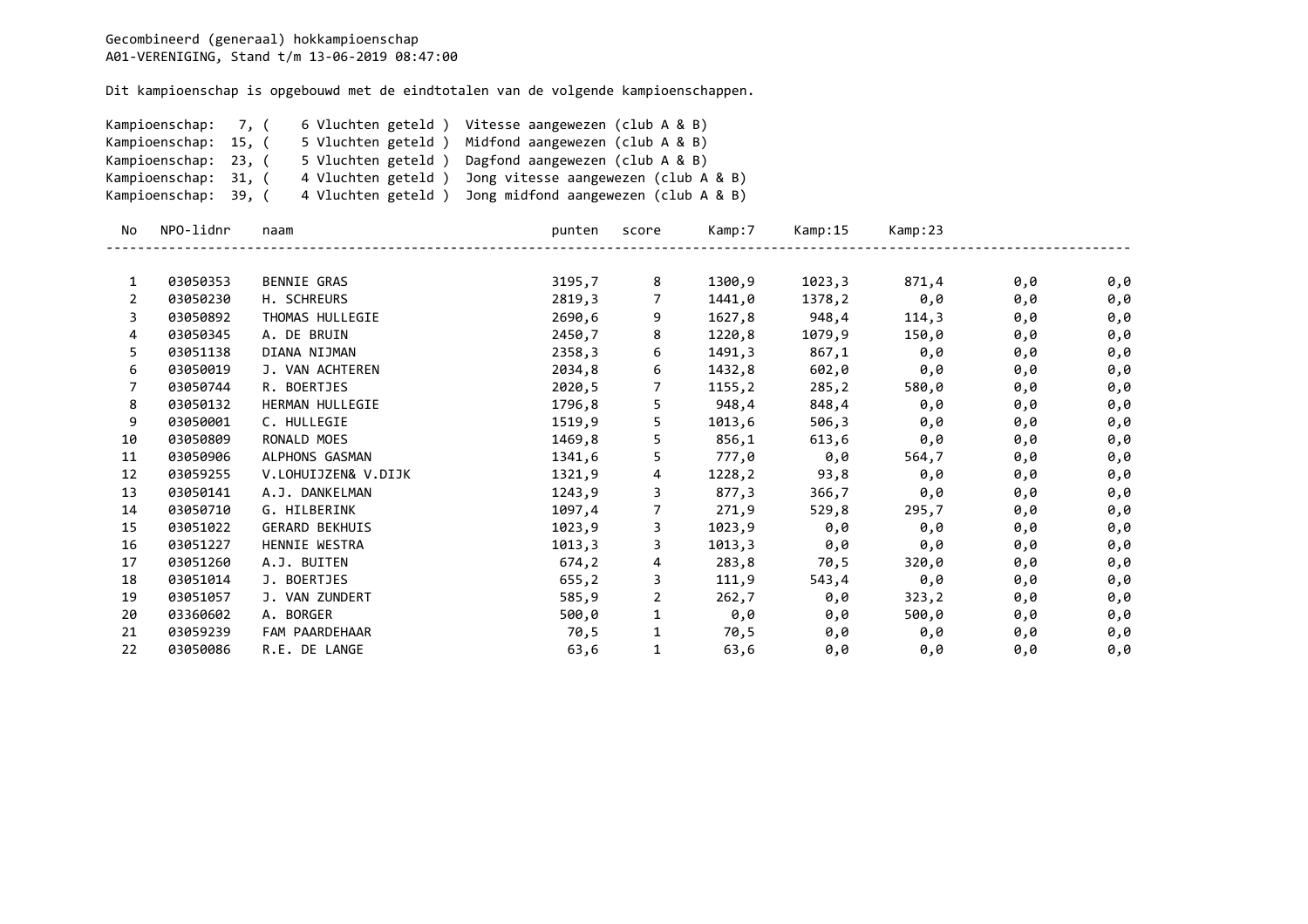A01-VERENIGING, Generaal duifkampioen (club A & B) Stand t/m wedvlucht: SENS, gelost: 09-06-2019 07:00 uur Selectie: standaard puntentelling

| NO.    | PUNTEN NAAM |                           | <b>WOONPLAATS</b> | JAAR- RINGNR. | BONDSNR. | #SCORE | (V47)  | (V48)      | (M49)          | (M50)          | (V51)  | (E21)      | (M52)              | (E23)      |
|--------|-------------|---------------------------|-------------------|---------------|----------|--------|--------|------------|----------------|----------------|--------|------------|--------------------|------------|
|        |             |                           |                   |               |          |        |        |            |                |                |        |            | ****************** | ******     |
|        |             | 5759,9 B) H. SCHREURS     | DEDEMSVAART       | 7-1632470     | 03050230 |        | 1000,0 |            |                |                | 986,4  |            | 959,1              |            |
| 1<br>2 | 5429,8      | B) H. SCHREURS            | DEDEMSVAART       | 7-1632473     | 03050230 | 7<br>7 | 876,3  | 0,0<br>0,0 | 853,8<br>921,3 | 700,0<br>937,5 | 768,2  | 0,0        | 631,8              | 0,0<br>0,0 |
| 3      |             | 4954,2 B) H. SCHREURS     | DEDEMSVAART       | 4-1449788     | 03050230 | 6      | 943,8  | 0,0        | 786,3          | 737,5          | 631,8  | 0,0<br>0,0 | 897,7              | 0,0        |
| 4      |             | 4661,1 B) RONALD MOES     | DEDEMSVAART       | 7-1632433     | 03050809 | 6      | 831,3  | 0,0        | 741,3          | 825,0          | 0,0    | 0,0        | 652,3              | 0,0        |
| 5      |             | 4476,3 B) DIANA NIJMAN    | BALKBRUG          | 4-4748597     | 03051138 | 6      | 0,0    | 826,9      | 775,0          | 975,0          | 222,7  | 0,0        | 815,9              | 0,0        |
| 6      |             | 4331,8 A) BENNIE GRAS     | DEDEMSVAART       | 7-1632188     | 03050353 | 5      | 0,0    | 877,3      | 0,0            | 1000,0         | 866,7  | 0,0        | 730,0              | 0,0        |
| 7      |             | 4205,9 A) J. VAN ACHTEREN | DEDEMSVAART       | 6-1057728     | 03050019 | 5      | 0,0    | 0,0        | 816,7          | 980,9          | 733,3  | 0,0        | 0,0                | 0,0        |
| 8      |             | 4187,0 A) THOMAS HULLEGIE | DEDEMSVAART       | 8-1503068     | 03050892 | 6      | 0,0    | 284,1      | 0,0            | 751,1          | 0,0    | 1000,0     | 955,0              | 765,2      |
| 9      |             | 4115,3 B) R. BOERTJES     | DEDEMSVAART       | 7-1631708     | 03050744 | 6      | 966,3  | 792,3      | 0,0            | 0,0            | 0,0    | 900,0      | 693,2              | 460,0      |
| 10     |             | 3982,4 A) BENNIE GRAS     | DEDEMSVAART       | 6-1121609     | 03050353 | 7      | 689,1  | 0,0        | 316,7          | 310,6          | 0,0    | 0,0        | 280,0              | 921,7      |
| 11     |             | 3934,7 A) A.J. DANKELMAN  | <b>OMMEN</b>      | 7-4701733     | 03050141 | 5      | 1000,0 | 754,5      | 650,0          | 0,0            | 0,0    | 0,0        | 865,0              | 0,0        |
| 12     |             | 3921,4 A) J. VAN ACHTEREN | DEDEMSVAART       | 7-1632498     | 03050019 | 6      | 656,4  | 447,7      | 750,0          | 387,2          | 0,0    | 0,0        | 797,5              | 882,6      |
| 13     |             | 3912,2 B) DIANA NIJMAN    | BALKBRUG          | 6-4782072     | 03051138 | 6      | 0,0    | 913,5      | 381,3          | 875,0          | 250,0  | 0,0        | 856,8              | 0,0        |
| 14     |             | 3865,3 B) RONALD MOES     | DEDEMSVAART       | 8-1444700     | 03050809 | 5      | 797,5  | 0,0        | 763,8          | 962,5          | 0,0    | 0,0        | 877,3              | 0,0        |
| 15     |             | 3839,1 A) THOMAS HULLEGIE | DEDEMSVAART       | 8-1445185     | 03050892 | 5      | 558,2  | 631,8      | 933,3          | 0,0            | 1000,0 | 0,0        | 0,0                | 0,0        |
| 16     |             | 3836,4 A) THOMAS HULLEGIE | DEDEMSVAART       | 8-1445183     | 03050892 | 7      | 165,5  | 406,8      | 0,0            | 770,2          | 0,0    | 228,6      | 460,0              | 0,0        |
| 17     |             | 3779,0 B) DIANA NIJMAN    | <b>BALKBRUG</b>   | 6-4782070     | 03051138 | 5      | 0,0    | 965,4      | 0,0            | 1000,0         | 509,1  | 0,0        | 304,5              | 0,0        |
| 18     |             | 3761,9 B) A. DE BRUIN     | DEDEMSVAART       | 6-1057633     | 03050345 | 7      | 280,0  | 411,5      | 302,5          | 775,0          | 345,5  | 0,0        | 0,0                | 0,0        |
| 19     |             | 3716,7 B) DIANA NIJMAN    | BALKBRUG          | 6-4782078     | 03051138 | 5      | 370,0  | 982,7      | 0,0            | 0,0            | 972,7  | 0,0        | 734,1              | 0,0        |
| 20     |             | 3699,7 A) THOMAS HULLEGIE | DEDEMSVAART       | 8-1503750     | 03050892 | 4      | 0,0    | 795,5      | 1000,0         | 904,3          | 0,0    | 0,0        | 0,0                | 0,0        |
| 21     |             | 3660,1 B) A. DE BRUIN     | DEDEMSVAART       | 7-1632327     | 03050345 | 6      | 448,8  | 0,0        | 583,8          | 0,0            | 263,6  | 0,0        | 713,6              | 0,0        |
| 22     |             | 3646,8 A) HERMAN HULLEGIE | DEDEMSVAART       | 7-1631662     | 03050132 | 5      | 0,0    | 1000,0     | 416,7          | 540,4          | 0,0    | 0,0        | 0,0                | 0,0        |
| 23     |             | 3643,2 A) THOMAS HULLEGIE | DEDEMSVAART       | 8-1445223     | 03050892 | 5      | 0,0    | 0,0        | 783,3          | 348,9          | 700,0  | 0,0        | 842,5              | 0,0        |
| 24     |             | 3524,0 B) RONALD MOES     | DEDEMSVAART       | 8-1444725     | 03050809 | 4      | 0,0    | 0,0        | 730,0          | 887,5          | 0,0    | 0,0        | 938,6              | 0,0        |
| 25     |             | 3381,2 B) R. BOERTJES     | DEDEMSVAART       | 6-1057578     | 03050744 | 6      | 977,5  | 775,0      | 460,0          | 262,5          | 195,5  | 0,0        | 0,0                | 0,0        |
| 26     |             | 3345,8 A) BENNIE GRAS     | DEDEMSVAART       | 7-1632170     | 03050353 | 4      | 934,5  | 0,0        | 0,0            | 0,0            | 0,0    | 742,9      | 0,0                | 1000,0     |
| 27     |             | 3302,5 A) THOMAS HULLEGIE | DEDEMSVAART       | 8-1003611     | 03050892 | 6      | 918,2  | 856,8      | 100,0          | 0,0            | 133,3  | 0,0        | 910,0              | 0,0        |
| 28     |             | 3288,8 A) HERMAN HULLEGIE | DEDEMSVAART       | 7-1631650     | 03050132 | 5      | 0,0    | 897,7      | 850,0          | 846,8          | 0,0    | 0,0        | 0,0                | 0,0        |
| 29     |             | 3249,7 B) C. HULLEGIE     | DEDEMSVAART       | 7-4701830     | 03050001 | 4      | 730,0  | 1000,0     | 628,8          | 0,0            | 890,9  | 0,0        | 0,0                | 0,0        |
| 30     |             | 3169,8 B) A. DE BRUIN     | DEDEMSVAART       | 6-1057650     | 03050345 | 5      | 0,0    | 0,0        | 516,3          | 200,0          | 754,5  | 0,0        | 795,5              | 0,0        |
| 31     |             | 3153,5 B) RONALD MOES     | DEDEMSVAART       | 7-1632395     | 03050809 | 5      | 910,0  | 238,5      | 842,5          | 537,5          | 0,0    | 0,0        | 0,0                | 0,0        |
| 32     |             | 3128,7 B) RONALD MOES     | DEDEMSVAART       | 7-1632405     | 03050809 | 5      | 0,0    | 671,2      | 932,5          | 575,0          | 0,0    | 0,0        | 550,0              | 0,0        |
| 33     |             | 3062,2 B) H. SCHREURS     | DEDEMSVAART       | 5-1218724     | 03050230 | 5      | 0,0    | 0,0        | 887,5          | 0,0            | 413,6  | 0,0        | 590,9              | 0,0        |
| 34     |             | 3034,0 B) J. BOERTJES     | DEDEMSVAART       | 7-1052579     | 03051014 | 6      | 527,5  | 740,4      | 527,5          | 650,0          | 468,2  | 0,0        | 120,5              | 0,0        |
| 35     |             | 3024,7 A) THOMAS HULLEGIE | DEDEMSVAART       | 8-1445178     | 03050892 | 5      | 820,0  | 918, 2     | 666,7          | 253,2          | 366,7  | 0,0        | 0,0                | 0,0        |
| 36     |             | 3012,5 B) RONALD MOES     | DEDEMSVAART       | 8-1466684     | 03050809 | 5      | 403,8  | 0,0        | 808,8          | 550,0          | 0,0    | 0,0        | 325,0              | 0,0        |
| 37     |             | 2975,6 A) HERMAN HULLEGIE | DEDEMSVAART       | 5-1384036     | 03050132 | 5      | 476,4  | 734,1      | 0,0            | 521,3          | 0,0    | 0,0        | 662,5              | 0,0        |
| 38     |             | 2830,7 A) J. VAN ACHTEREN | DEDEMSVAART       | 6-1274979     | 03050019 | 4      | 0,0    | 0,0        | 0,0            | 827,7          | 0,0    | 935,7      | 0,0                | 0,0        |
| 39     |             | 2830,5 A) G. HILBERINK    | DEDEMSVAART       | 7-1632709     | 03050710 | 5      | 0,0    | 0,0        | 0,0            | 214,9          | 0,0    | 710,7      | 0,0                | 491,3      |
| 40     |             | 2821,5 B) C. HULLEGIE     | DEDEMSVAART       | 8-1444337     | 03050001 | 4      | 898,8  | 0,0        | 223,8          | 0,0            | 945,5  | 0,0        | 0,0                | 0,0        |
| 41     |             | 2781,4 B) R. BOERTJES     | DEDEMSVAART       | 7-1631696     | 03050744 | 5      | 460,0  | 653,8      | 617,5          | 450,0          | 0,0    | 600,0      | 0,0                | 0,0        |
| 42     |             | 2748,9 A) J. VAN ACHTEREN | DEDEMSVAART       | 8-1489449     | 03050019 | 4      | 0,0    | 0,0        | 800,0          | 0,0            | 266,7  | 0,0        | 887,5              | 0,0        |
| 43     |             | 2699,2 B) R. BOERTJES     | DEDEMSVAART       | 6-1057549     | 03050744 | 4      | 707,5  | 0,0        | 0,0            | 637,5          | 536,4  | 0,0        | 0,0                | 0,0        |
| 44     |             | 2687,5 A) THOMAS HULLEGIE | DEDEMSVAART       | 8-1595696     | 03050892 | 5      | 0,0    | 0,0        | 866,7          | 578,7          | 300,0  | 0,0        | 0,0                | 0,0        |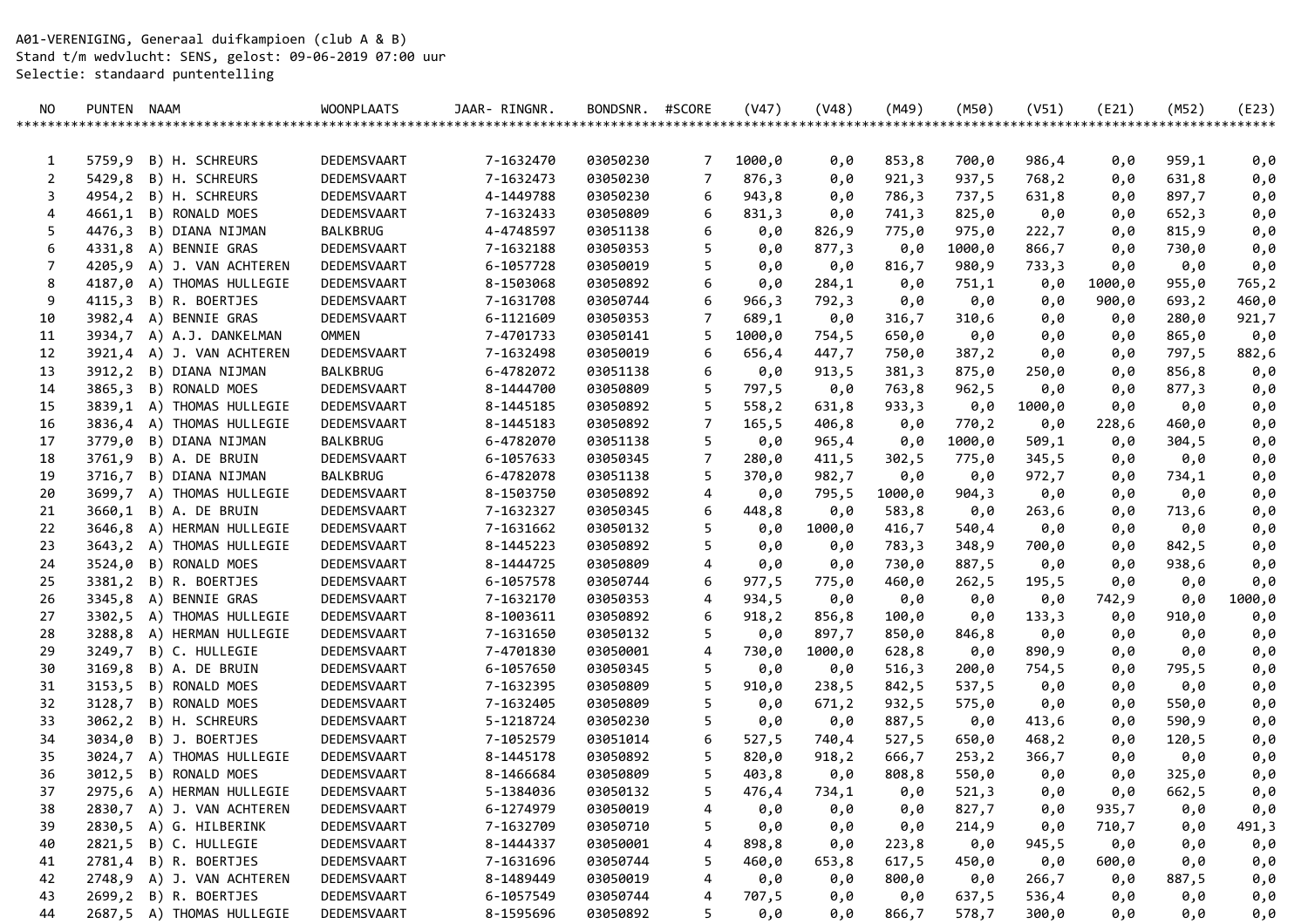| 45 | 2684,3 B) C. HULLEGIE     | DEDEMSVAART | 4-4748532 | 03050001 | 0.0   | 757,7 | 876,3  | 0.0   | 618,2 | 0.0 | 0.0    | 0.0 |
|----|---------------------------|-------------|-----------|----------|-------|-------|--------|-------|-------|-----|--------|-----|
| 46 | 2650,2 A) THOMAS HULLEGIE | DEDEMSVAART | 8-1595801 | 03050892 | 541.8 | 775,0 | 333,3  | 0,0   | 0.0   | 0.0 | 1000.0 | 0.0 |
| 47 | 2627,0 B) RONALD MOES     | DEDEMSVAART | 8-1444731 | 03050809 | 561.3 | 203.8 | 943.8  | 0.0   | 0.0   | 0.0 | 918,2  | 0.0 |
| 48 | 2618,0 B) C. HULLEGIE     | DEDEMSVAART | 8-1444333 | 03050001 | 0.0   | 498,1 | 831,3  | 800,0 | 0.0   | 0.0 | 488.6  | 0.0 |
| 49 | 2567,4 B) C. HULLEGIE     | DEDEMSVAART | 8-1444327 | 03050001 | 0.0   | 273,1 | 1000.0 | 512,5 | 781,8 | 0.0 | 0.0    | 0.0 |
|    | 2553,0 B) RONALD MOES     | DEDEMSVAART | 8-1444697 | 03050809 | 0.0   | 0.0   | 201,3  | 362,5 | 0.0   | 0.0 | 1000.0 | 0.0 |